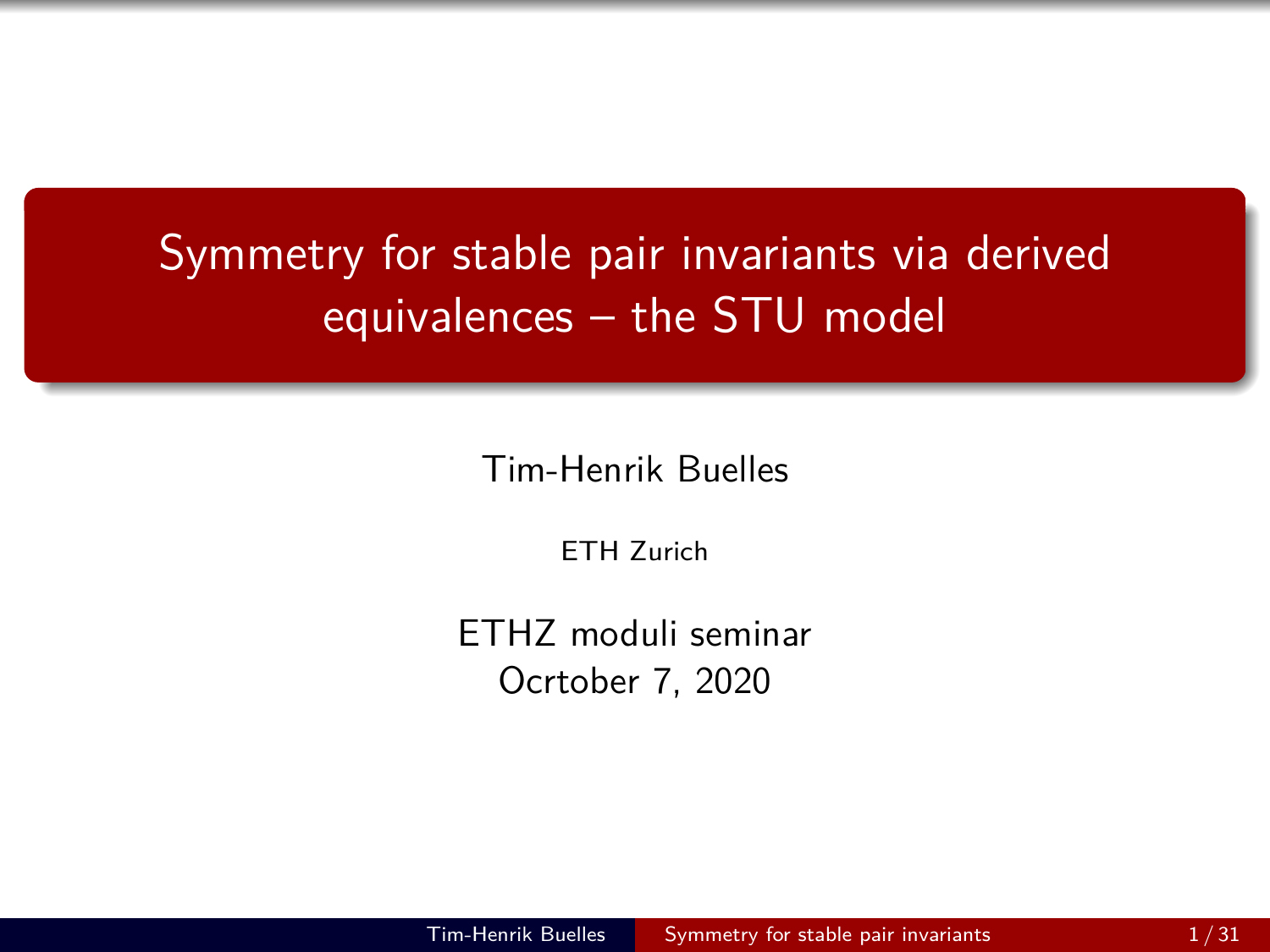- **Geometry of STU model**
- Curve counting invariants
- **•** Symmetry for BPS
- **•** Main Question
- Symmetry for PT via derived equivalences
- Seidel–Thomas spherical twist
- Wall-crossing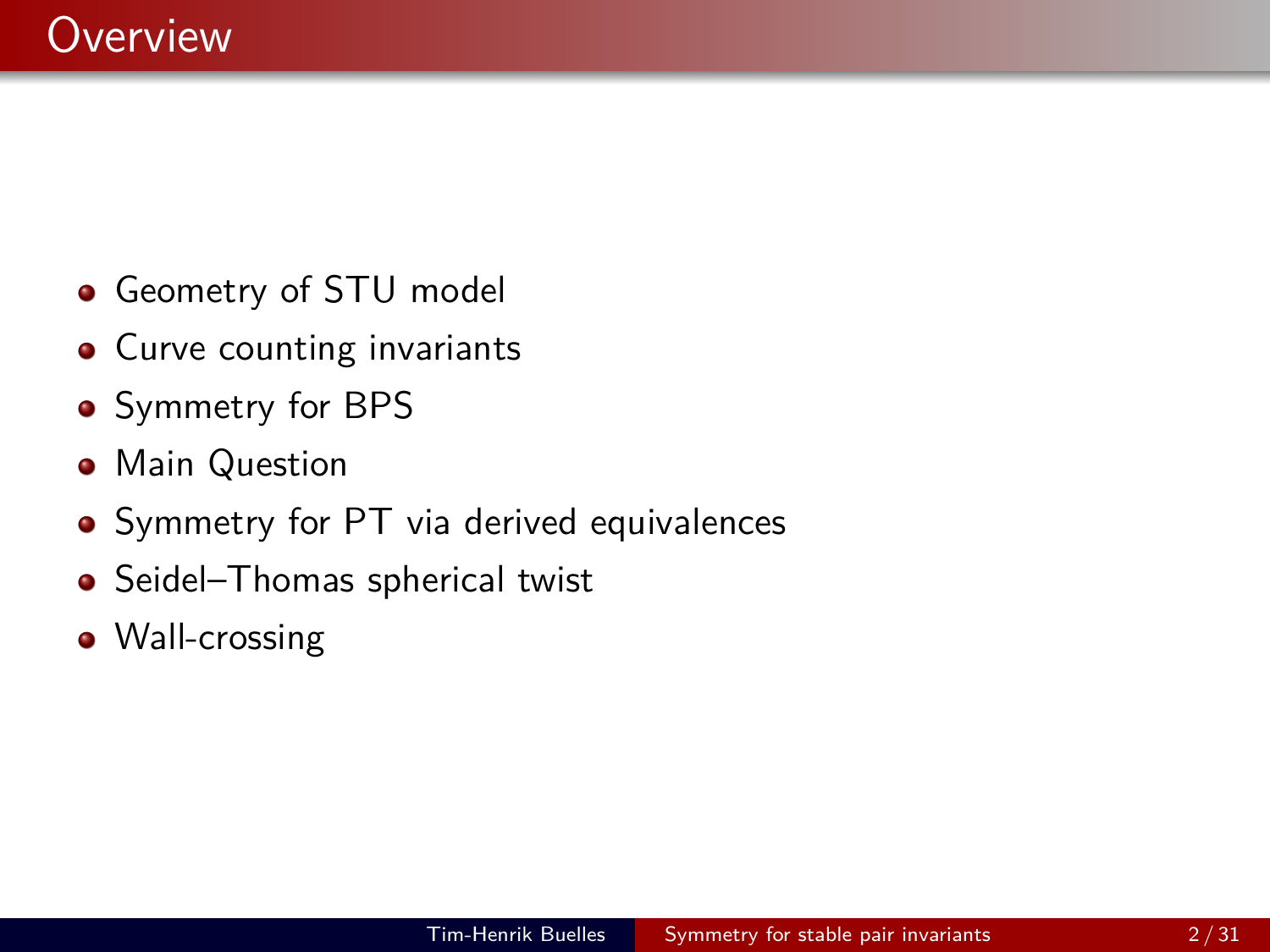### **Geometry**

X - smooth projective Calabi–Yau 3-fold (STU model)

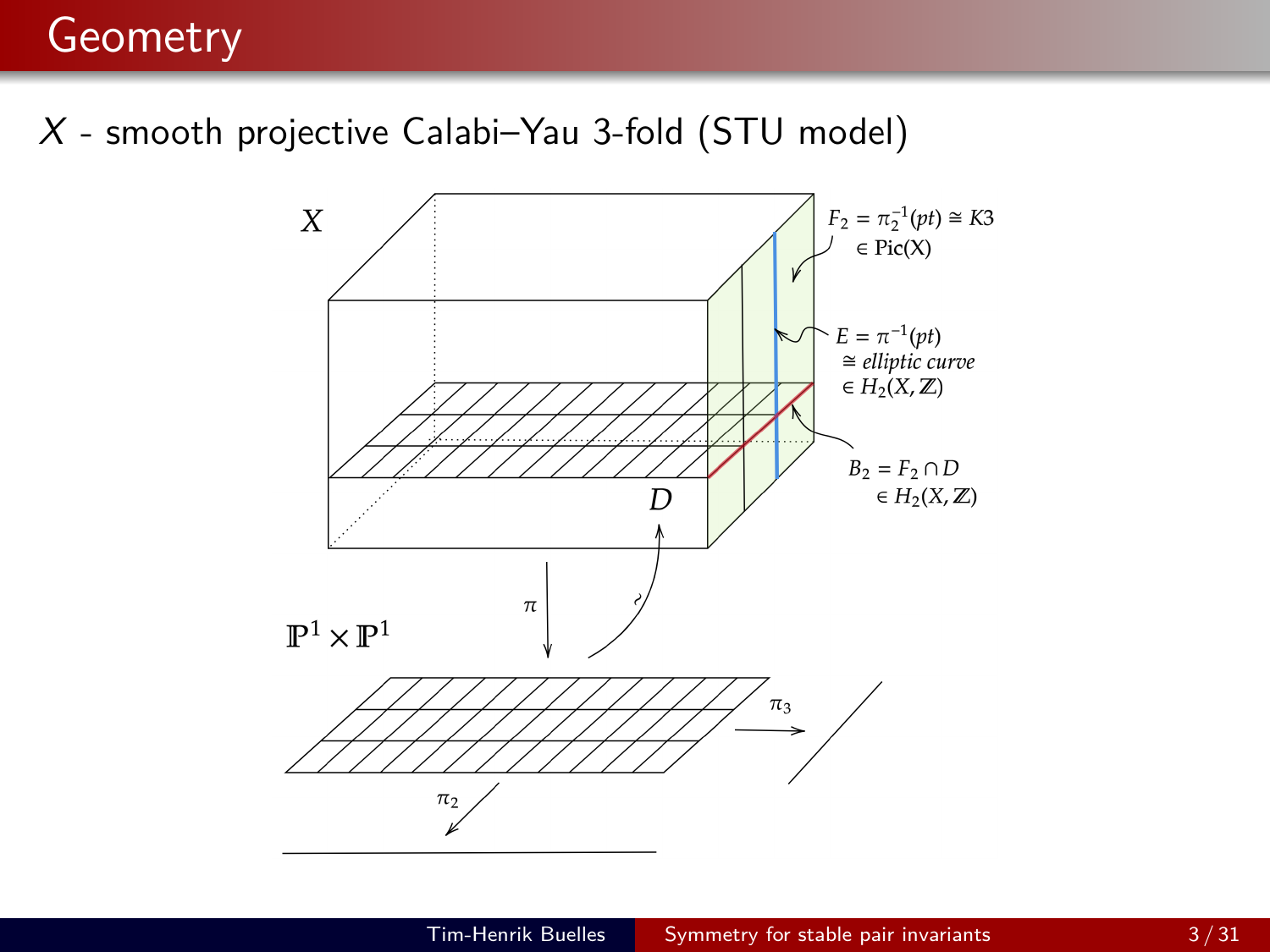$\pi\colon X\to \mathbb{P}^1\times \mathbb{P}^1$  elliptic fibration with section  $D \subset X$  $E = \pi^{-1}(pt) \in H_2(X,\mathbb{Z})$  $F_i = \pi_i^{-1}(pt) \in Pic(X)$ ,  $i = 2, 3$  $B_i = F_i \cap D_i$ , i=2, 3  $\phi \in \mathrm{Im}\big(H_2(D,\mathbb{Z}) \to H_2(X,\mathbb{Z})\big).$  $\partial_{h,i,j} = hE + iB_2 + jB_3$  $\in H_2(X,\mathbb{Z})$ 

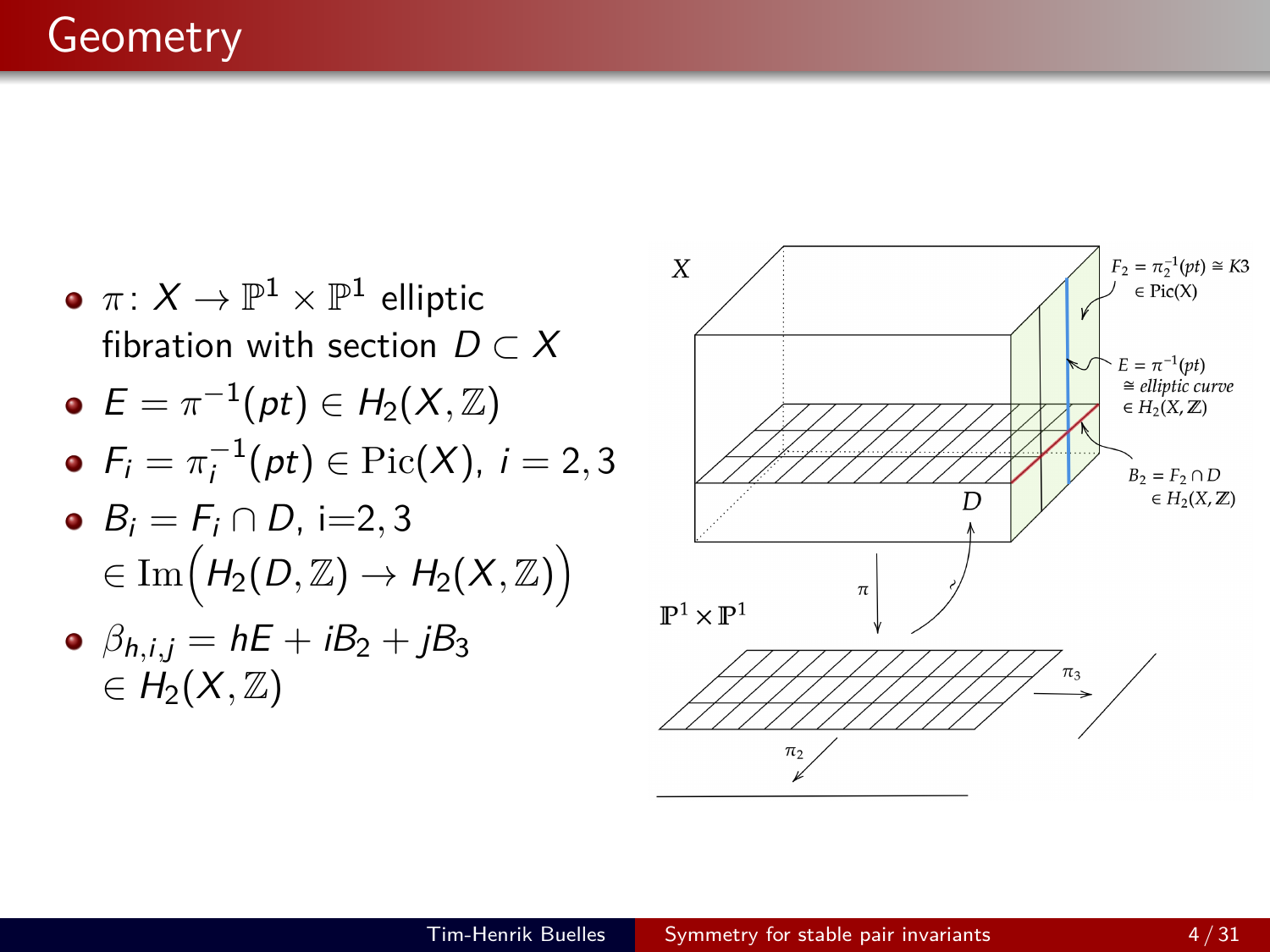- Stable pair is  $\boldsymbol{I}^\bullet = [\mathcal{O}_X \stackrel{s}{\to} F] \in D^b(X)$  with  $\mathrm{ch}(\boldsymbol{I}^\bullet) = (1,0,-\beta,-n)$ if F pure 1-dim sheaf and  $Cok(s)$  is 0-dim.
- **•** Equivalently:

(i) 
$$
h^i(I^{\bullet}) = 0
$$
 for  $i \neq 0, 1$ 

- (ii)  $h^0(I^{\bullet})$  is torsion free and  $h^1(I^{\bullet})$  is 0-dim
- (iii)  $\text{Hom}(Q[-1], I^{\bullet}) = 0$  for every 0-dim  $Q$ .
- $\bullet$  C ⊂ X Cohen–Macaulay with Cartier divisor  $\mathcal{O}_C(D)$  then  $[\mathcal{O}_X \to \mathcal{O}_C(D)]$  stable pair
- $C = C_1 \cup C_2$  smooth curves with finite intersection Z, then  $[ \mathcal{O}_X \to \mathcal{O}_{C_1} \oplus \mathcal{O}_{C_2} ]$  stable pair with  $\mathrm{Cok}(\mathfrak{s}) = Z$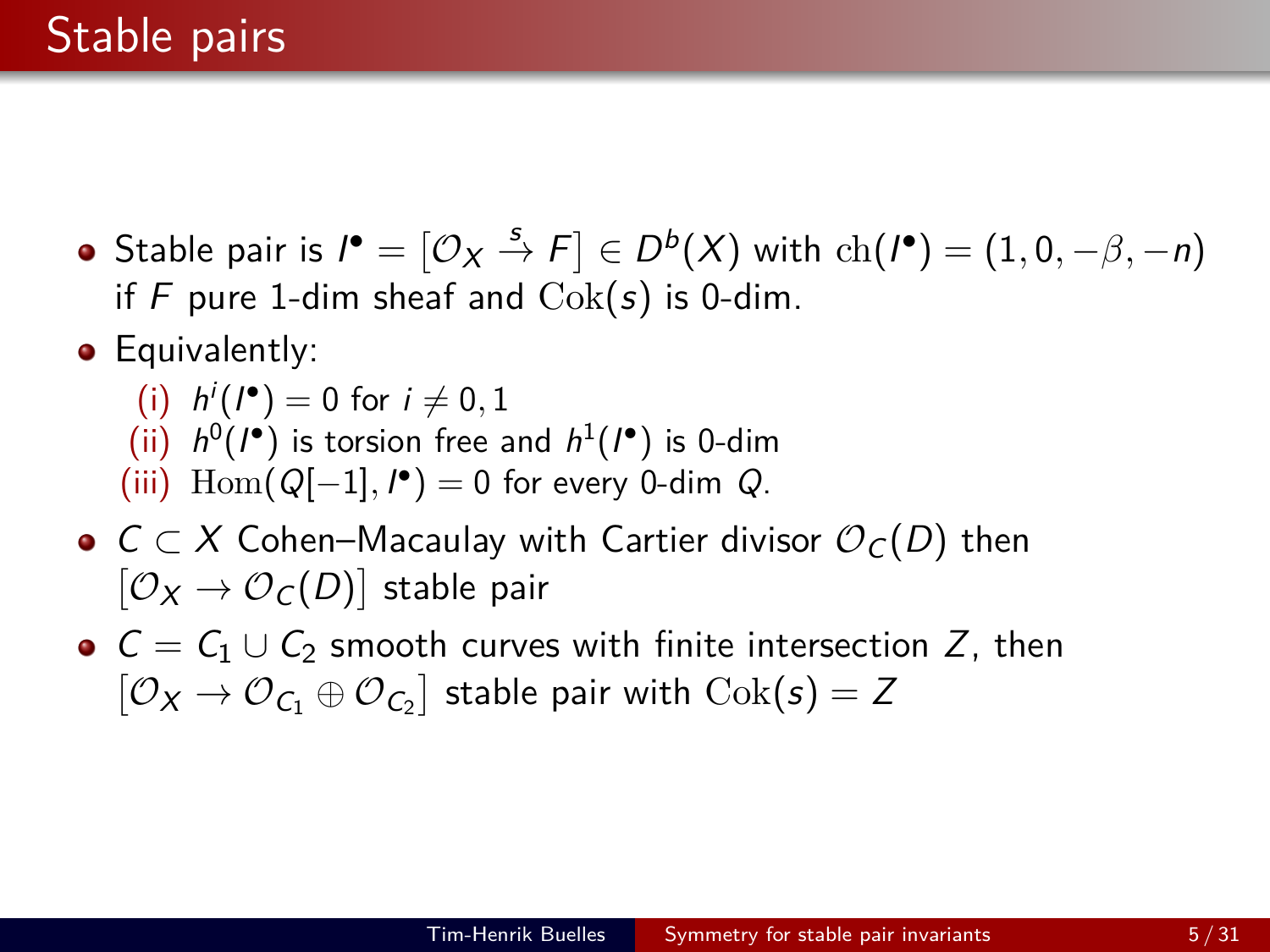#### **Invariants**

- Moduli space  $P_n(X, \beta)$  of stable pairs is projective scheme with symmetric perfect obstruction theory and  $[P_n(X, \beta)]^{vir}$  of dim 0
- **•** Stable pair invariant

$$
P_{n,\beta}=\int_{[P_n(X,\beta)]^{\text{vir}}}\mathbb{1}\in\mathbb{Z}
$$

**•** Generating function

$$
\sum_{n\in\mathbb{Z}}P_{n,\beta}q^n
$$

is Laurent expansion of rational function invariant under  $q\leftrightarrow q^{-1}$ (dualizing  $\mathbb{D}$ )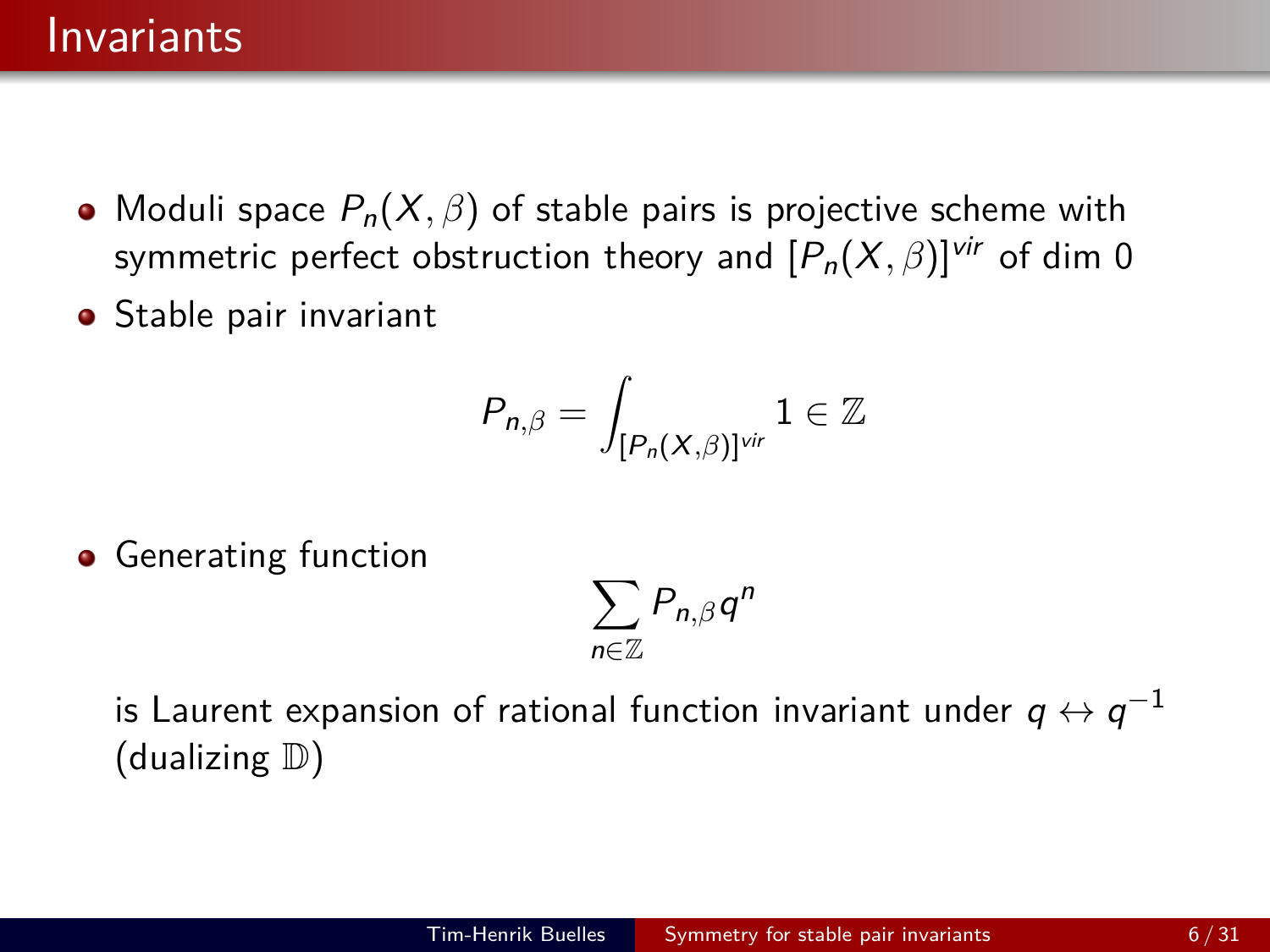# PT/ BPS

- Stable pair invariants is *disconnected* theory
- Define connected invariants  $P_{n, \beta}^{conn} \in {\mathbb Q}$  via

$$
1+\sum_{\substack{\beta\neq 0\\ n\in \mathbb{Z}}} P_{n,\beta} q^n \mathbf{v}^\beta = \exp\bigg(\sum_{\substack{\beta\neq 0\\ n\in \mathbb{Z}}} P_{n,\beta}^{conn} q^n \mathbf{v}^\beta\bigg)
$$

• For all  $\beta \neq 0$  there is unique expansion

$$
\sum_{n\in\mathbb{Z}} P_{n,\beta}^{conn} q^n = \sum_{\substack{g\geq 0\\r|\text{div}(\beta)}} n_{g,\frac{\beta}{r}} \frac{(-1)^{g-1}}{r} \Big((-q)^r - 2 + (-q)^{-r}\Big)^{g-1}
$$

with  $n_{\mathbf{g},\beta}\in\mathbb{Z}$  the BPS invariants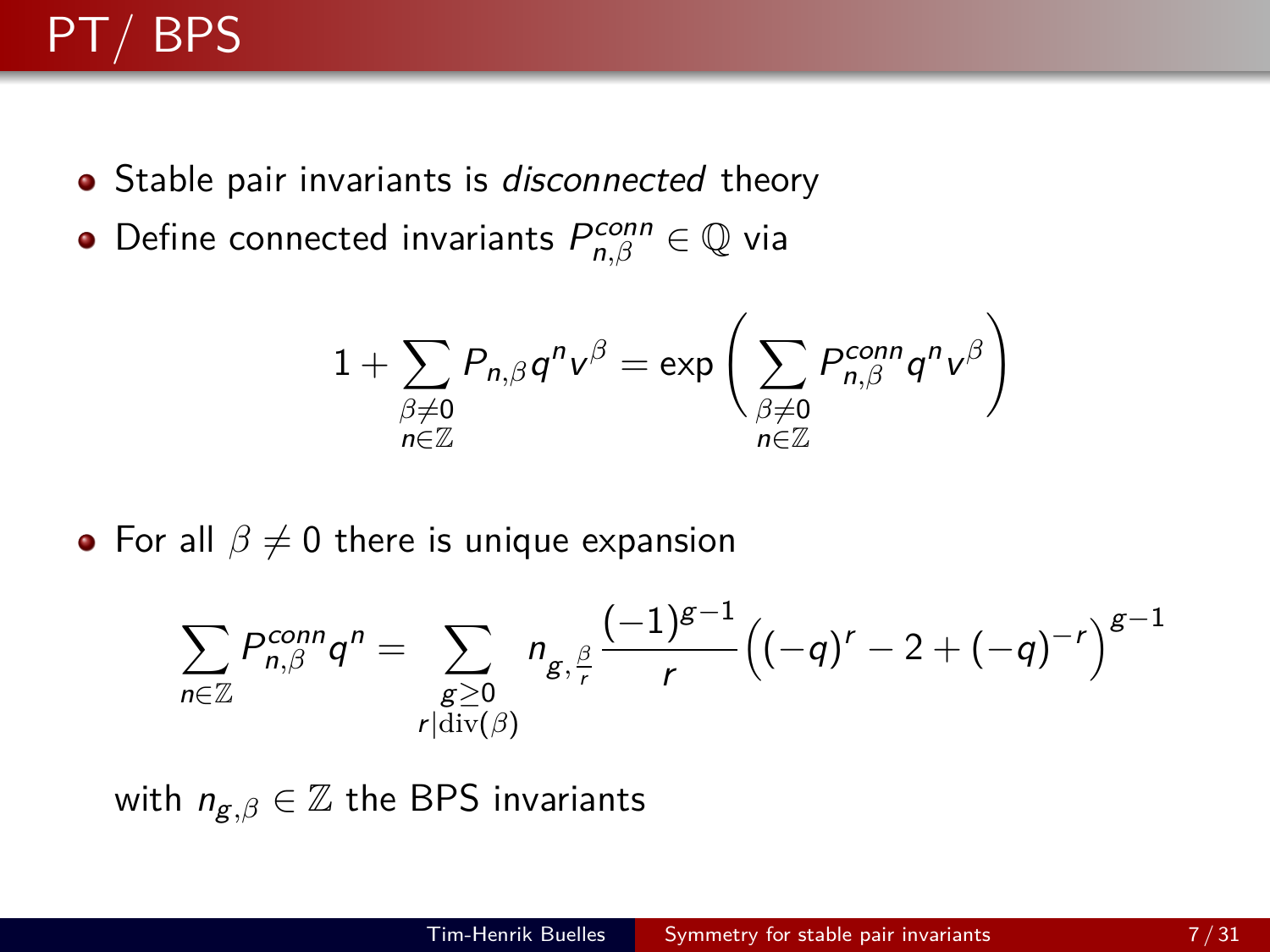- What do we know about {Pn*,β*} or {ng*,β*} for X STU model?
- For  $\beta_{h,i,j} = hE + iB_2 + jB_3 \in H_2(X,\mathbb{Z})$  write  $n_{\mathcal{L},(h,i,j)}$
- Consider *β*(h*,*i*,*0) , then proof of KKV Conjecture + Noether–Lefschetz computation gives complete solution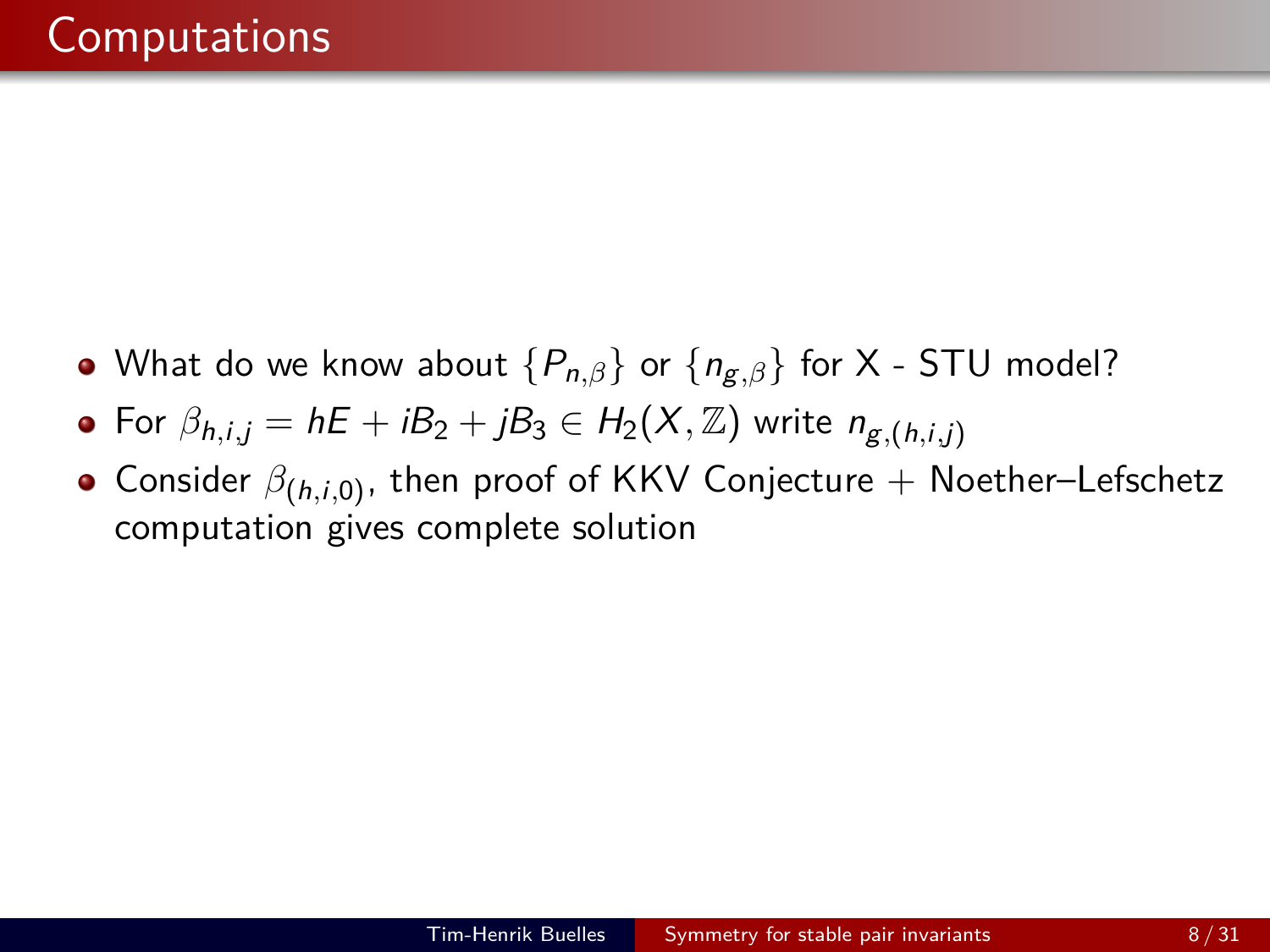### Fiber class  $\beta = hE + B_2 \in \text{Im}(\text{H}_2(\text{K3}, \mathbb{Z}) \to \text{H}_2(\text{X}, \mathbb{Z}))$

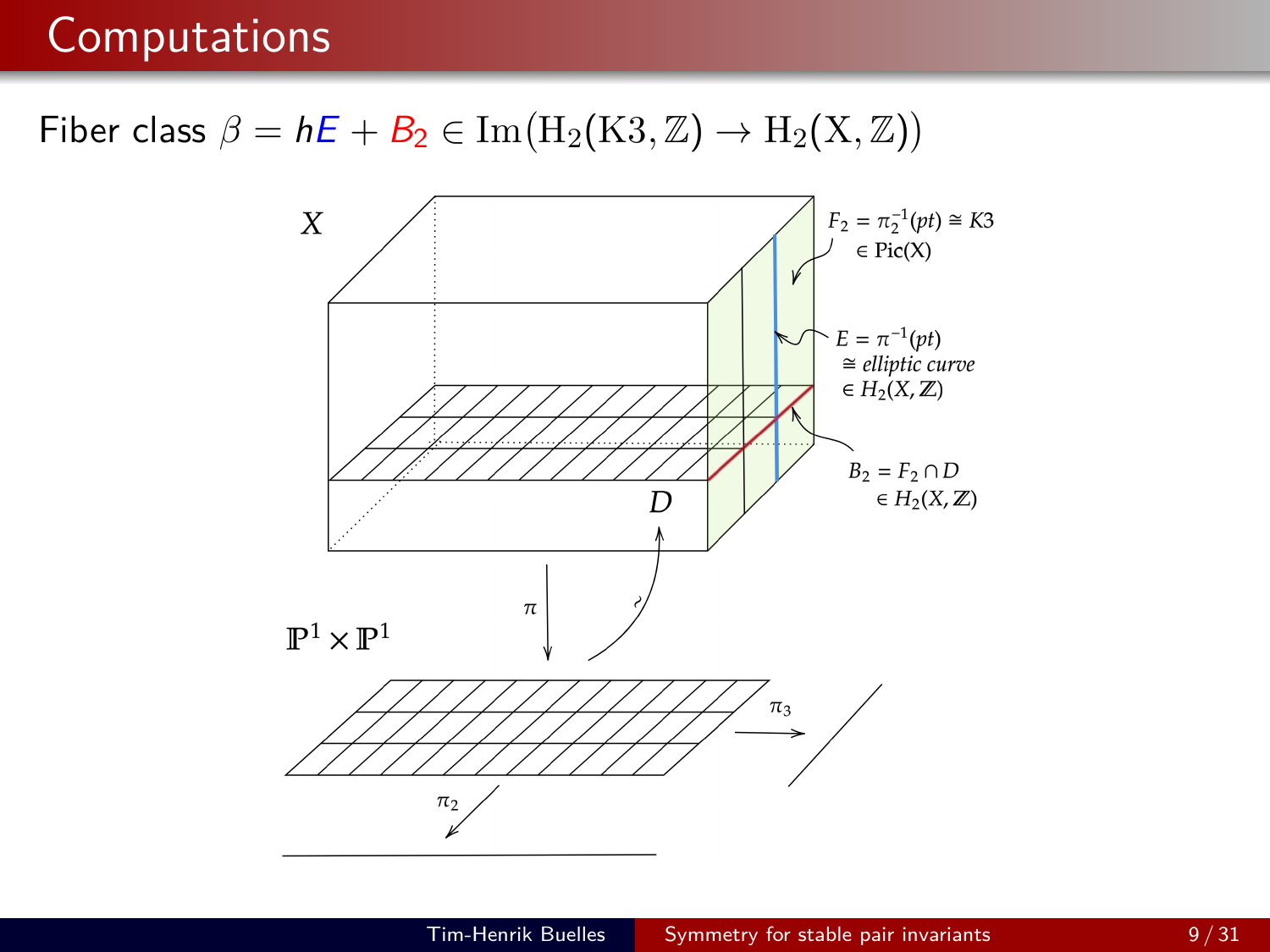#### Theorem (Pandharipande–Thomas)

(i)

$$
\sum_{g\geq 0,\ h>0}n_{g,\beta_{(h,1,0)}}(q+2+q^{-1})^gt^h=\frac{-2E_4(t)E_6(t)}{\prod_{n\geq 1} (1-t^n)^{20}(1+qt^n)^2(1+q^{-1}t^n)^2}
$$

(ii) 
$$
n_{g,(h,i,0)} = n_{g,(h,0,i)}
$$
,

(iii) 
$$
n_{g,(h,i,0)} = n_{g,(h,h-i,0)}
$$
,

(iv)  $n_{g,(h,i,0)}$  depends only on  $i(h - i)$  and vanishes for  $i > h$  except  $n_{0,(0,1,0)} = -2.$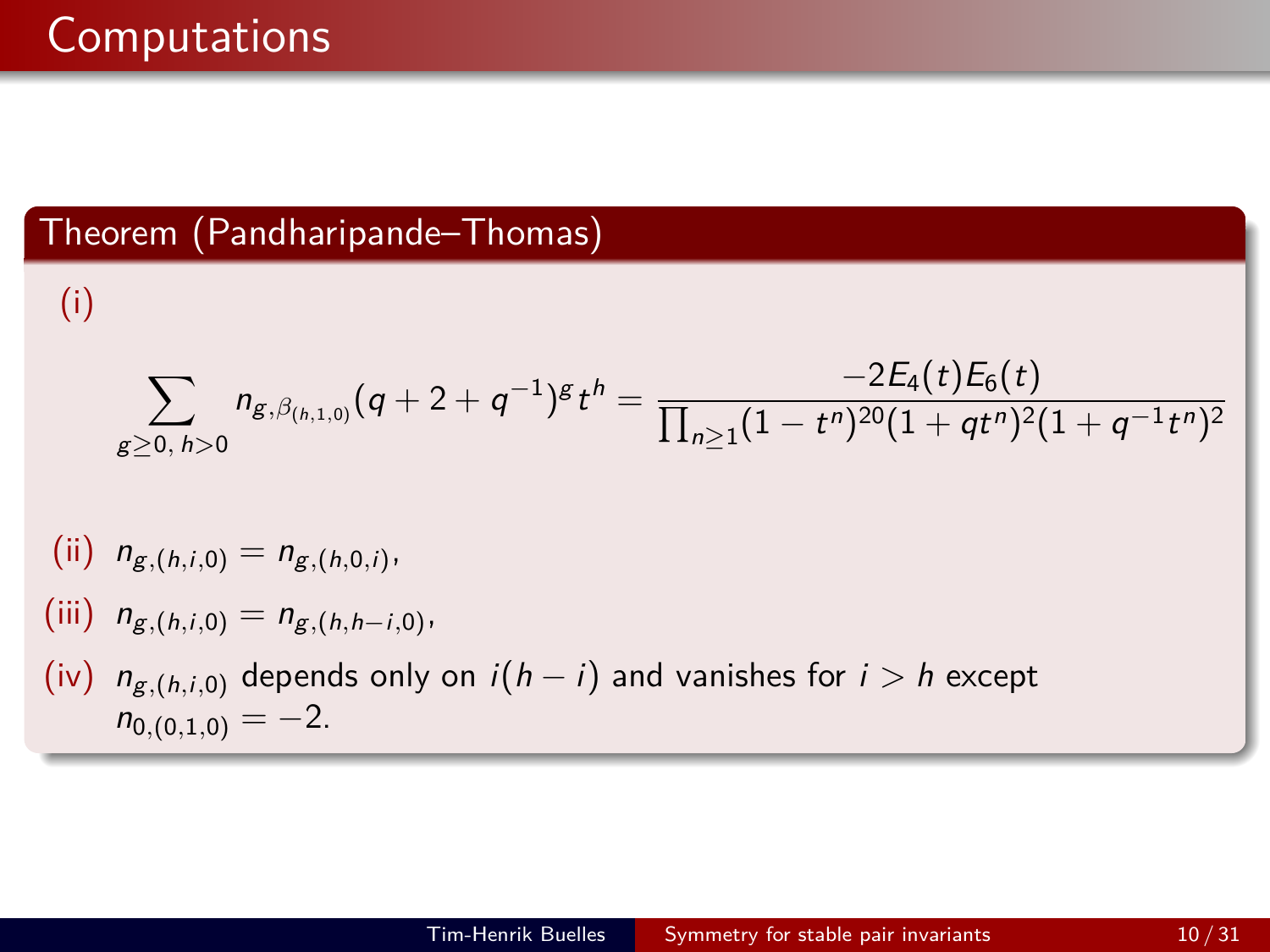- Thus, ng*,*(h*,*i*,*0) and ng*,*(h*,*0*,*j) fully understood
- Genus 0 computable via mirror symmetry
- [Oberdieck–Shen] solution for ng*,*(h*,*1*,*1) (for all g*,* h via Jacobi forms) application of elliptic transformation law
- Beyond these cases, **widely open**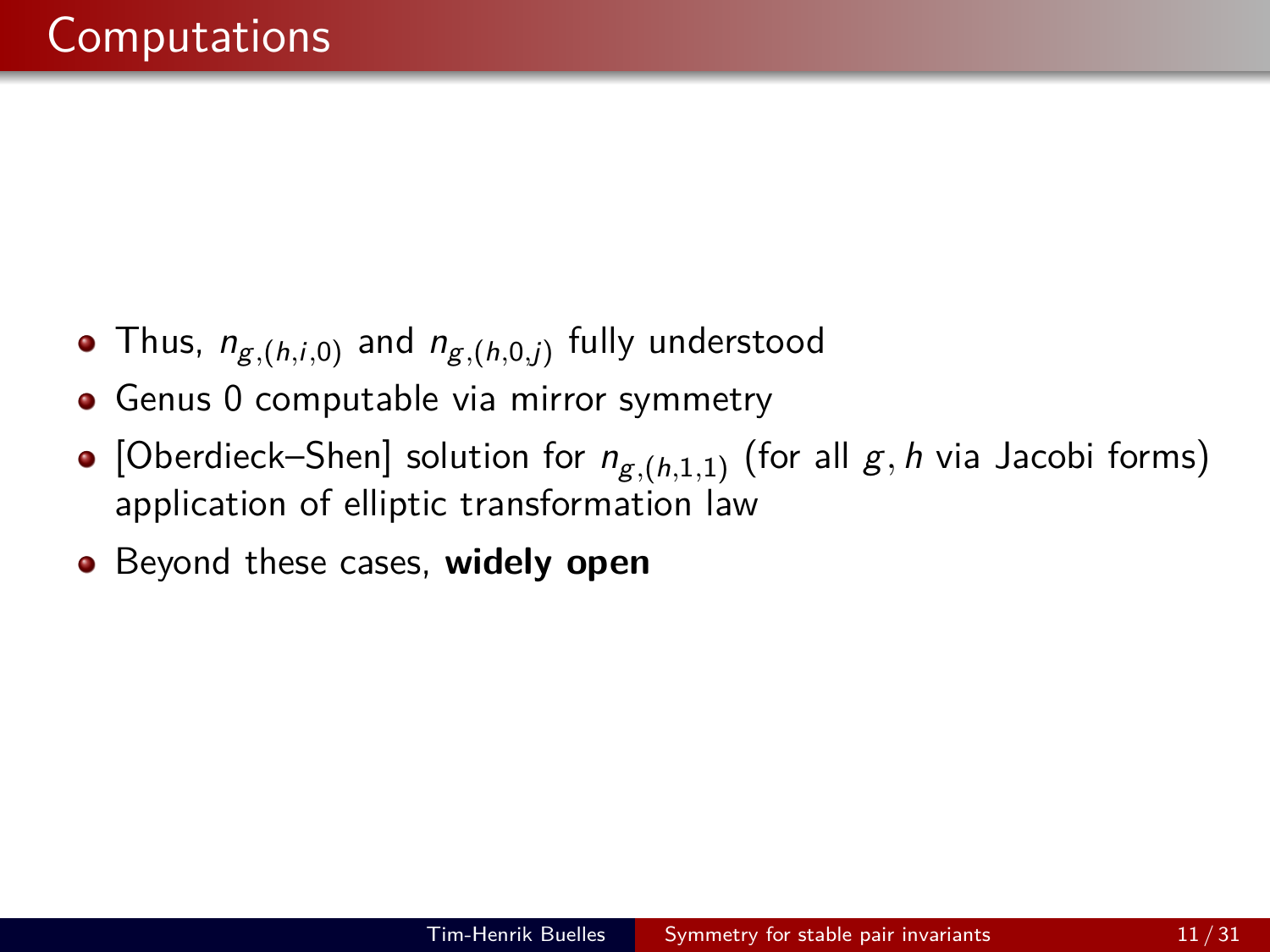For  $H\in H_2(\mathbb{P}^1\times \mathbb{P}^1,\mathbb{Z})$  (i.e. fixed  $(i,j))$  consider

$$
PT_H(q,t) = \sum_{h \geq 0, n \in \mathbb{Z}} P_{n,H+hE} q^n t^h
$$

[Huang–Katz–Klemm] conjecture that

$$
\frac{PT_H(q,t)}{PT_0(q,t)}
$$

is meromorphic Jacobi form.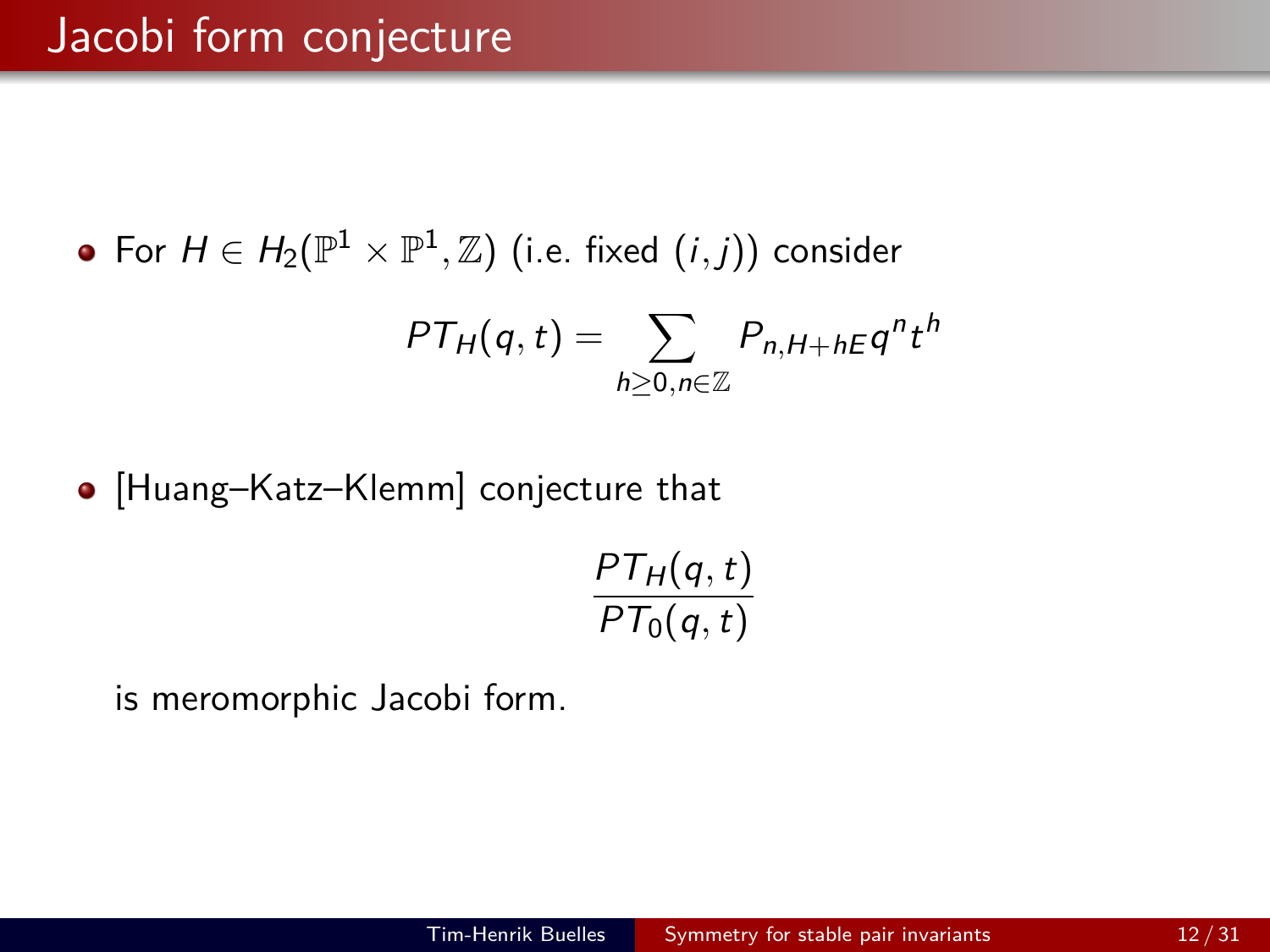| (i,j) |     |      |           |           |                |                |
|-------|-----|------|-----------|-----------|----------------|----------------|
| (0,1) | $-$ | 480  | 282888    | 17058560  | 477516780      | 8606976768     |
| 1,1)  | -4  | 1440 | $-226080$ | 51516800  | 107913873744   | 17263743561792 |
| (2,1) | -6  | 2400 | $-452160$ | 103374720 | $-16013531460$ | 19768877695872 |

$$
-\begin{matrix}\n\uparrow & \uparrow & \uparrow & \uparrow \\
\frac{2}{(1-t)^2} & \frac{480(1+t)}{(1-t)^2} & \frac{p_{2,1}}{(1-t)^2} & \frac{p_{3,1}}{(1-t)^2}\n\end{matrix}
$$

• Rows  $=$  quasimodular forms (Taylor expansion of  $[HKK]$  Jacobi form)

· · · · · ·

- Columns  $=-\frac{2}{1-z}$  $\frac{2}{(1-t)^2}$ , 480 $\frac{1+t}{(1-t)^2}$ ,  $\frac{282888(1+t^2)-791856t}{(1-t)^2}$  $\frac{(1+t^2)-191630t}{(1-t)^2}$ ,  $17058560(1+t^3)+17399680(t+t^2)$  $(1-t)^2$
- **Question I:**  $\sum_{i\geq 0} n_{(h,i,j)}t^i =$  Laurent expansion of rational function with functional equation?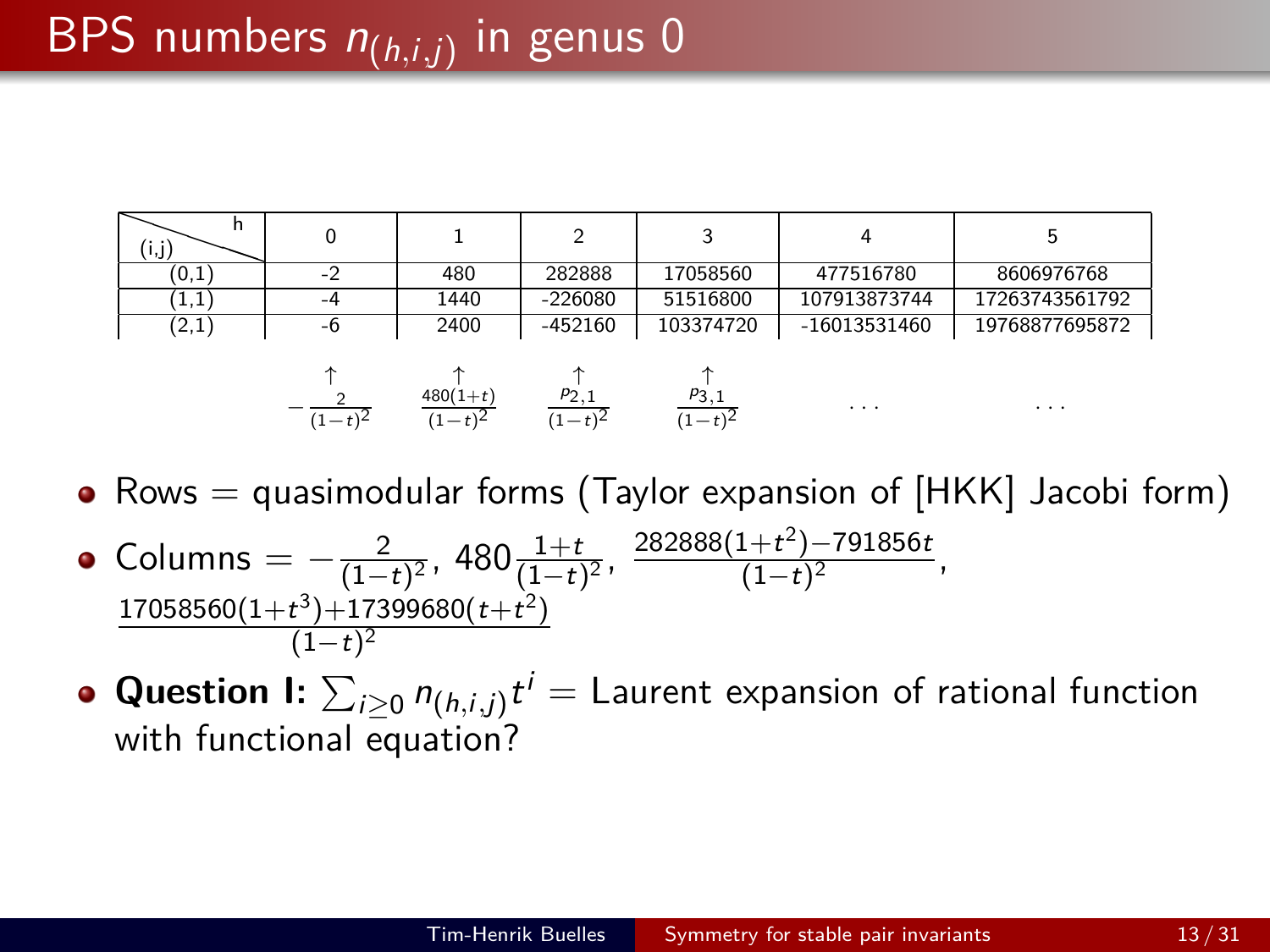# BPS numbers n(h*,*i*,*j) in genus 0

| $i=1$      |           |                         |                   |                       |                |                |
|------------|-----------|-------------------------|-------------------|-----------------------|----------------|----------------|
| h<br>(i,j) |           |                         |                   |                       |                | h              |
| (0,1)      |           | 480                     | 282888            | 17058560              | 477516780      | 8606976768     |
| (1,1)      | $-4$      | 1440                    | $-226080$         | 51516800              | 107913873744   | 17263743561792 |
| (2,1)      | -6        | 2400                    | $-452160$         | 103374720             | $-16013531460$ | 19768877695872 |
|            | $(1-t)^2$ | $480(1+t)$<br>$(1-t)^2$ | P2,1<br>$(1-t)^2$ | $P_3, 1$<br>$(1-t)^2$ | $\cdots$       | $\cdots$       |

| $=$   |       |       |           |           |                |                |
|-------|-------|-------|-----------|-----------|----------------|----------------|
| (i,j) |       |       |           |           |                |                |
| (0,2) |       |       | $-$       | 282888    | 477516780      | 115311621680   |
| 1,2   |       | 2400  | $-452160$ | 103374720 | $-16013531460$ | 19768877695872 |
| (2,2) | $-32$ | 16800 | -4093920  | 789875200 | -115113738240  | 63247732459200 |

↑ ↑ ↑ ↑ −2t(3+4t+3t 2 ) (1−t) 6(1+t) 2 2400 <sup>t</sup>(1+t) (1−t) 6 p2*,*2 (1−t) 6(1+t) 2 p3*,*2 (1−t) 6 · · · · · ·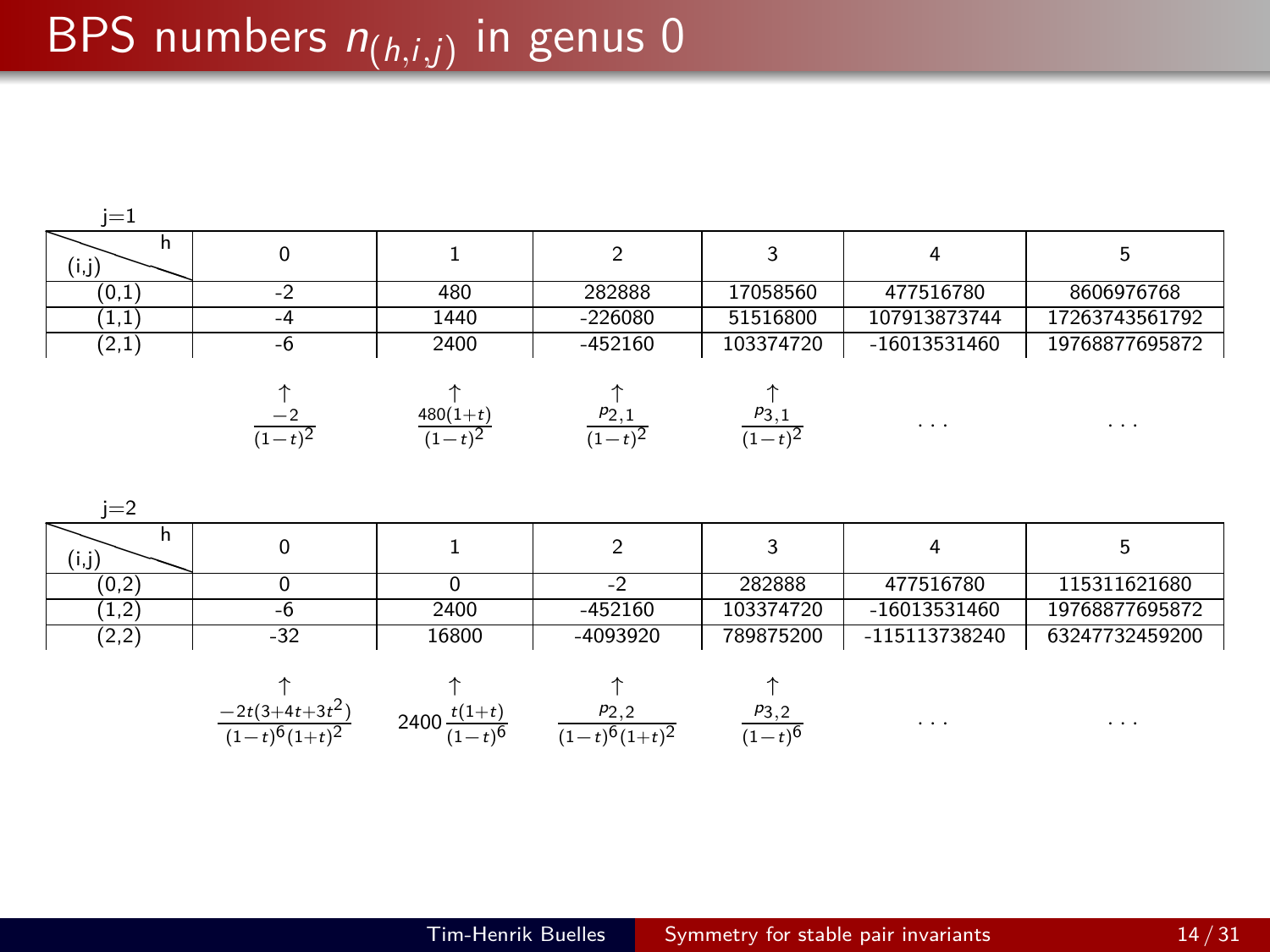| (i,j)          |    |         |         |             | ל             |
|----------------|----|---------|---------|-------------|---------------|
| (0,1)          |    | -948    | -568640 | -35818260   | -1059654720   |
| $^{\prime}1.1$ | 12 | $-4752$ | -469072 | 96219816    | -120434126760 |
| (2,1)          | 20 | -9504   | 298704  | -1107564076 | -185860380240 |

$$
\uparrow \qquad \uparrow \qquad \uparrow \qquad \uparrow \qquad \uparrow \n0 \qquad \frac{4(1+t)}{(1-t)^2} \qquad \frac{p_{2,1}^{(g=1)}}{(1-t)^2} \qquad \frac{p_{3,1}^{(g=1)}}{(1-t)^2}
$$

$$
\begin{aligned} &\mathcal{p}_{2,1}^{(g=1)}=-948(1+t^2)-2856\,t\,,\\ &\mathcal{p}_{3,1}^{(g=1)}=-568640(1+t^3)+668208(t+t^2) \end{aligned}
$$

· · · · · ·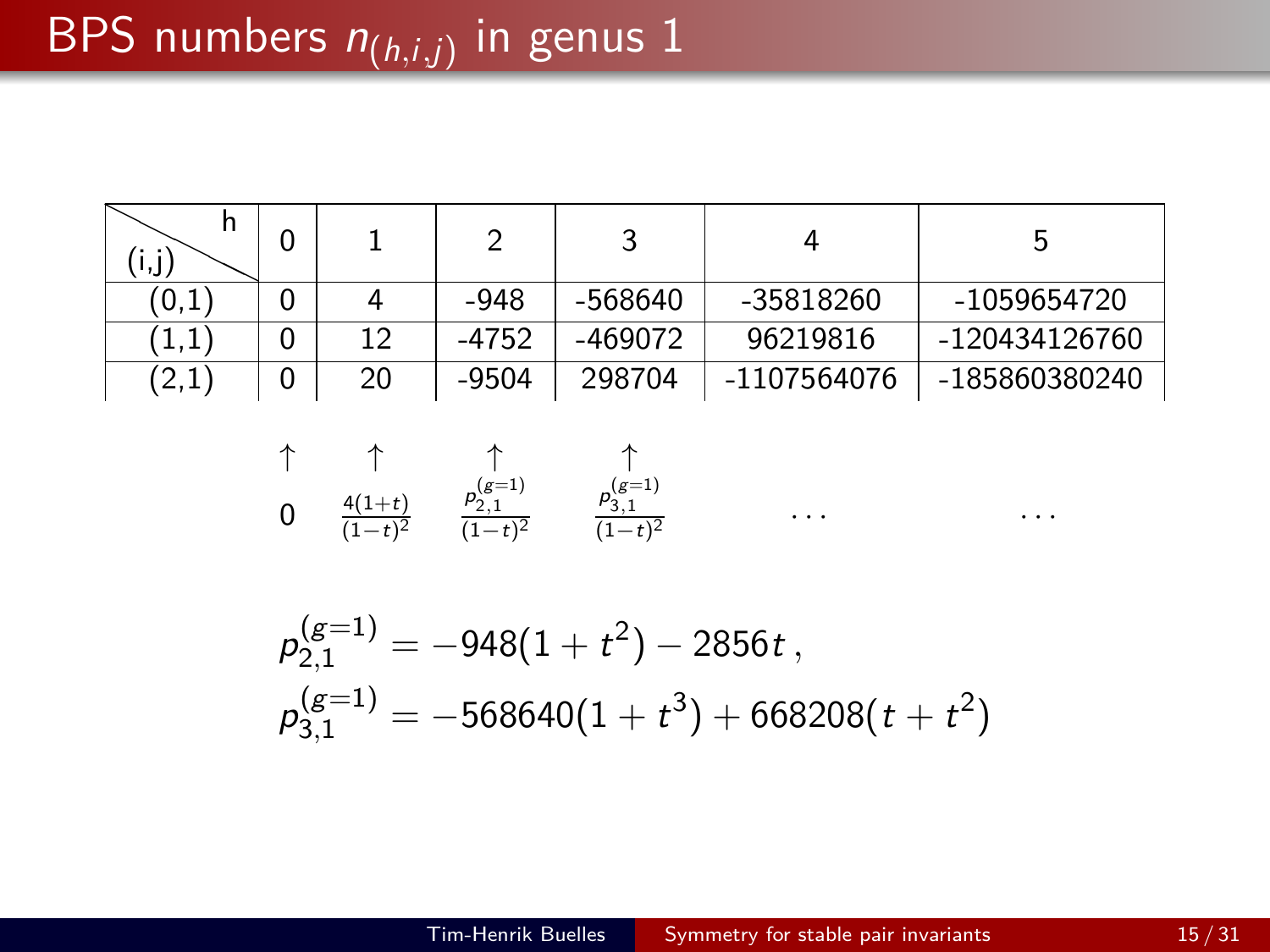- $\bullet$  In physics literature appears symmetry from heterotic string  $+$  mirror symmetry
- For all  $g > 0$  expect some relation

$$
n_{g,(h,i,j)} \sim n_{g,(h,h-i-2j,j)}
$$

For classes in K3 fiber the symmetry reduces to

$$
n_{g,(h,i,0)} = n_{g,(h,h-i,0)}
$$

Origin of this symmetry is monodromy for elliptic K3 surfaces exchanging  $F \leftrightarrow B + F$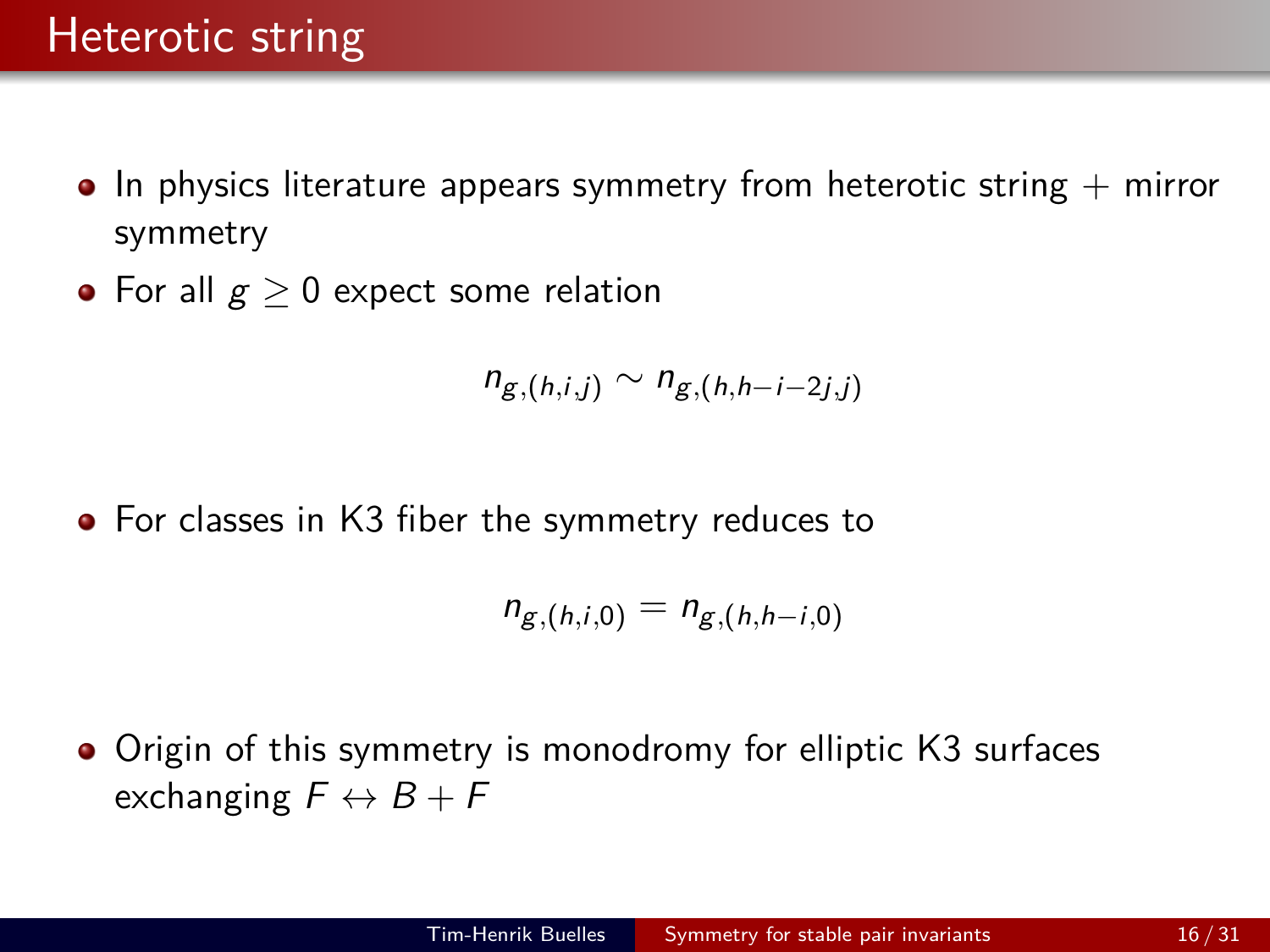However, in general should **not** hold as equality at level of BPS counts, e.g. in genus 0

$$
n_{(3,0,1)}=17\,058\,560\neq 51\,516\,800=n_{(3,1,1)}
$$

• What relation

$$
n_{g,(h,i,j)} \sim n_{g,(h,h-i-2j,j)}
$$

should hold?

Related to columns ∼ rational function (with functional equation)?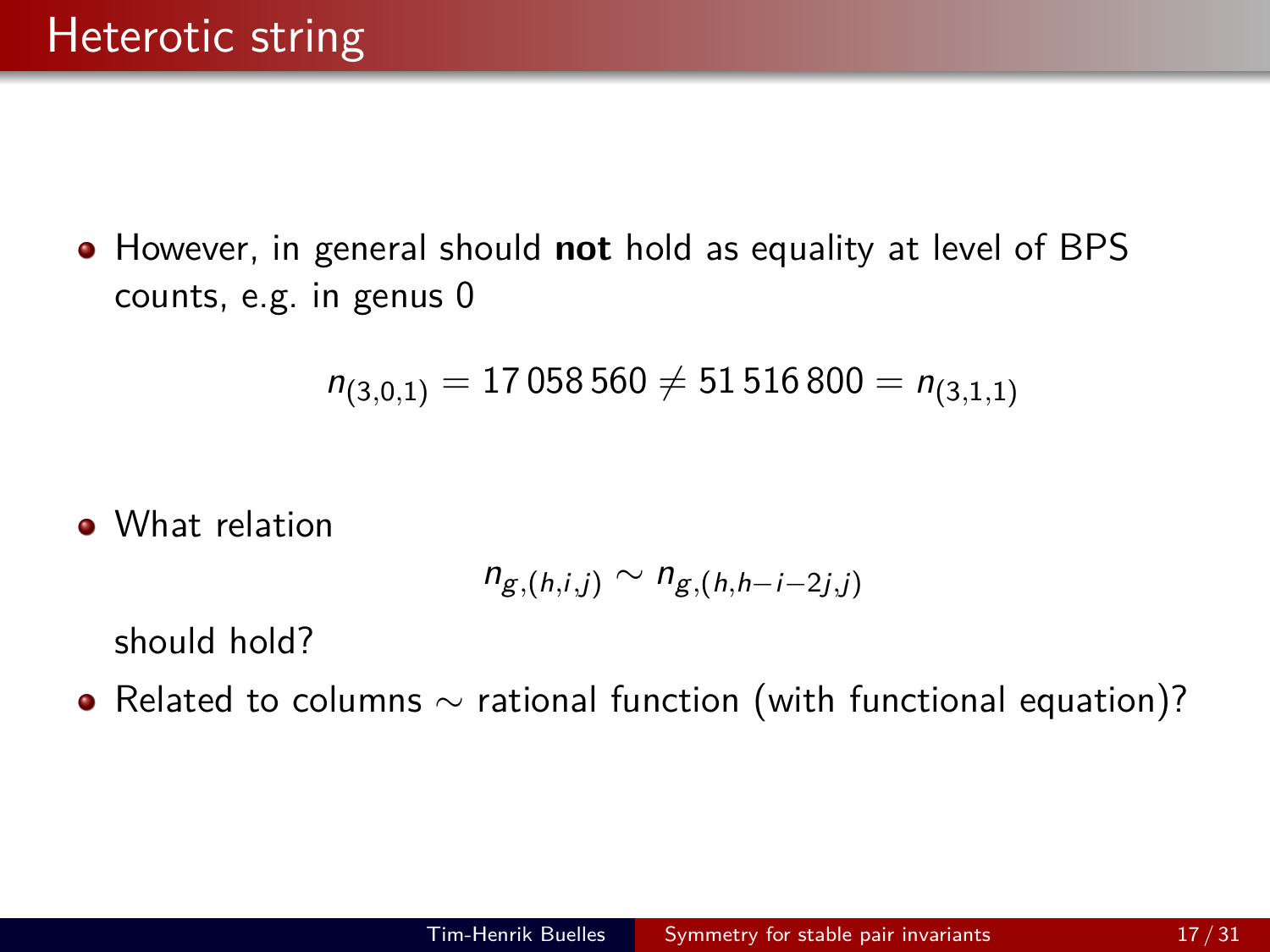[Klemm–Kreuzer–Rieger–Scheidegger] propose expansion of GW prepotential in genus 0 as

$$
\mathcal{F}_0=\sum_{h,j\geq 0}f_{h,j}(t_2)t_1^ht_3^j,
$$

and the relation imposes

$$
f_{h,j}(1/t) = t^{2j-h} f_{h,j}(t)
$$

 $\bullet$  Note that equality  $n_{g,(h,i,j)} = n_{g,(h,h-i-2j,j)}$  would be equivalent to  $f_{h,j}$ symmetric polynomial of degree  $h - 2j$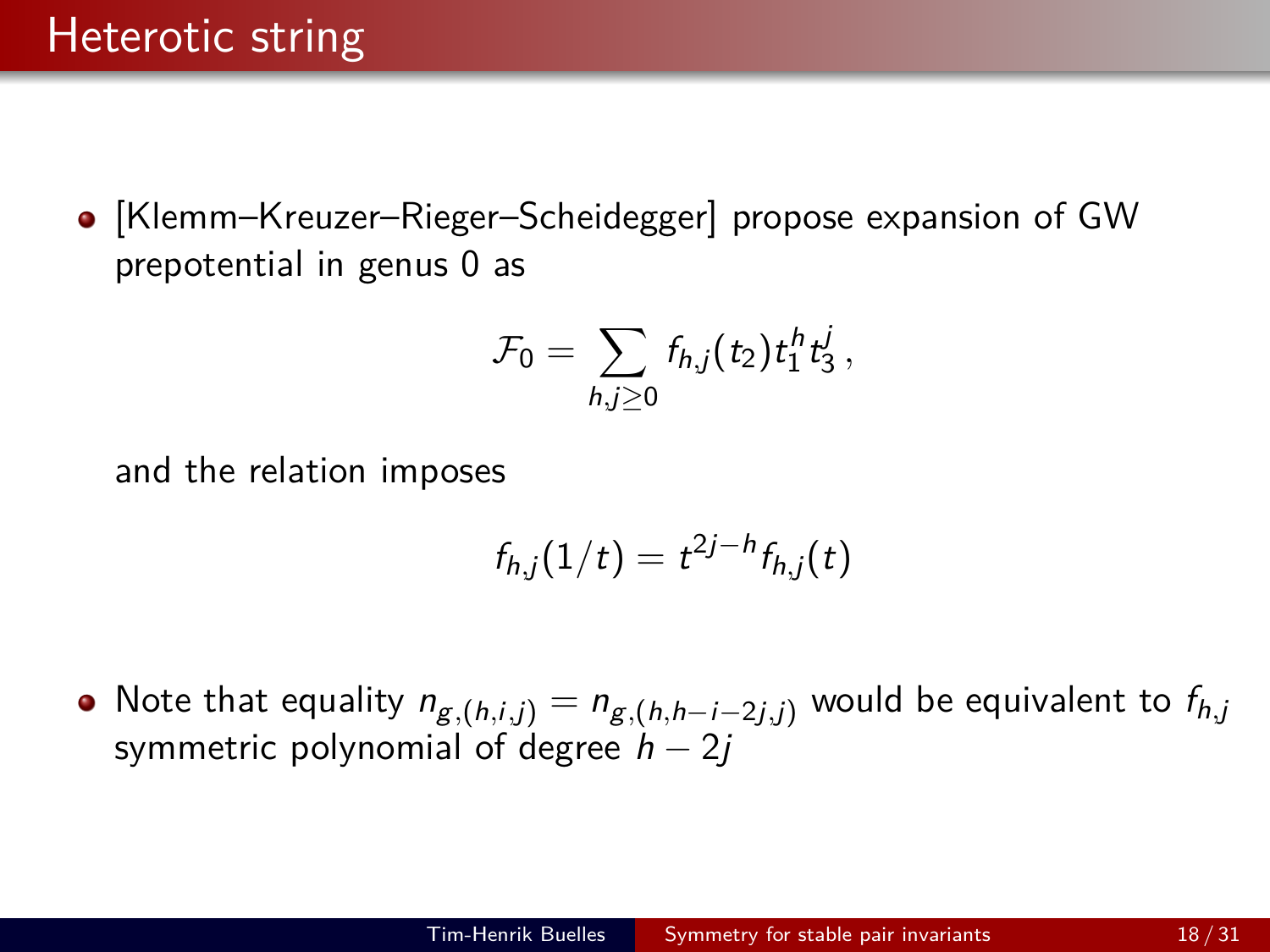• More specifically [KKRS] consider

$$
f_{h,j}(t) = \frac{p_{h,j}(t)}{(1-t)^{4j-2}}
$$

with  $p_{h,i}(t)$  symmetric polynomial of degree  $\leq 2j - 2 + h$ 

- Verified for  $h=0$  and small  $(i,j)$ , i.e.  $\mathcal O(-2,-2)\to \mathbb P^1\times \mathbb P^1$ non-compact CY3
- Exactly matches the rationality of columns in the tables
- **Upshot:** Symmetry expected not on level of coefficients but for generating functions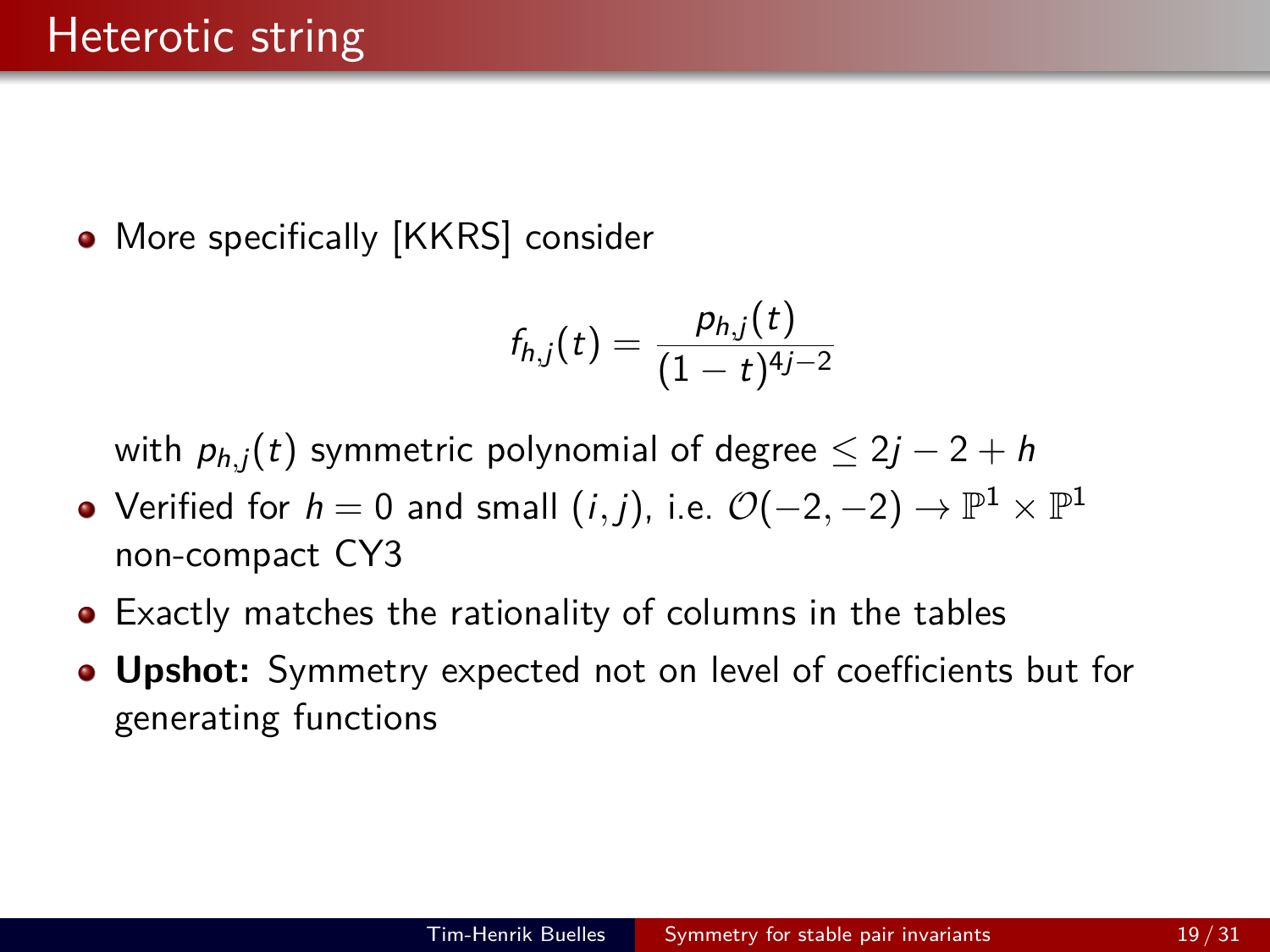**Question II:** For all  $(h, j) \geq 0$  and  $n \in \mathbb{Z}$  is

$$
f(t)=\sum_{i\geq 0}P_{n,\beta_{(h,i,j)}}t^i
$$

Laurent expansion of rational function with functional equation

$$
f(1/t)=t^{2j-h}f(t)
$$
?

- True for  $j = 0$  (K3 fiber classes)
- Not so clear: relation to modularity/ [HKK] Jacobi form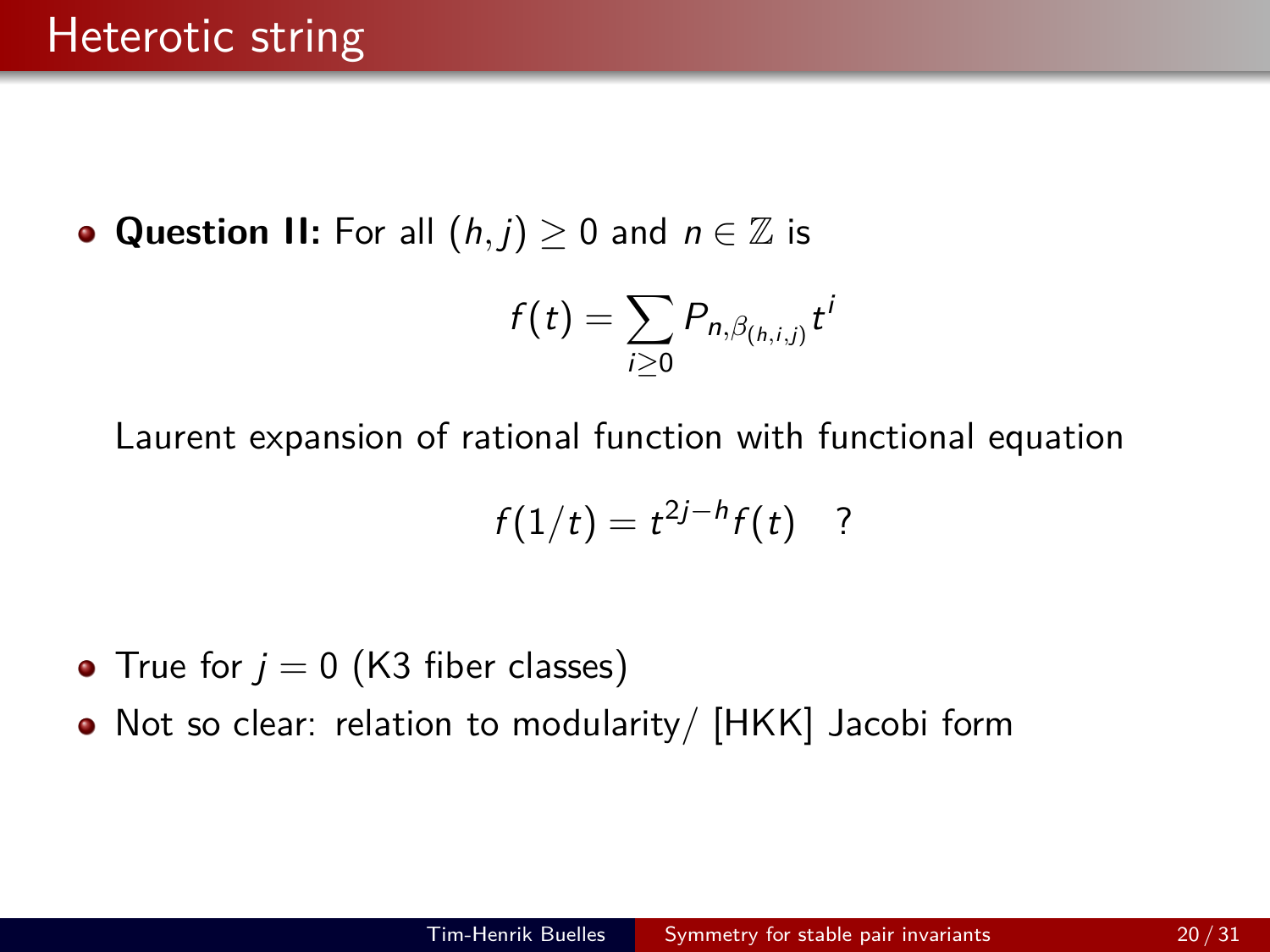• Fix  $\beta \in H_2(X, \mathbb{Z})$ , then

$$
\sum_{n\in\mathbb{Z}}P_{n,\beta}q^n
$$

is Laurent expansion of rational function invariant under  $q\leftrightarrow q^{-1}$ 

• Does not hold at level of coefficients, e.g.

$$
\frac{q}{(1+q)^2} = q - q^2 + 2q^3 - \dots
$$

Proved using derived dual  $\mathbb{D} \in \operatorname{\mathsf{Aut}}\nolimits(D^b(X))$  and wall-crossing [Bridgeland, Toda]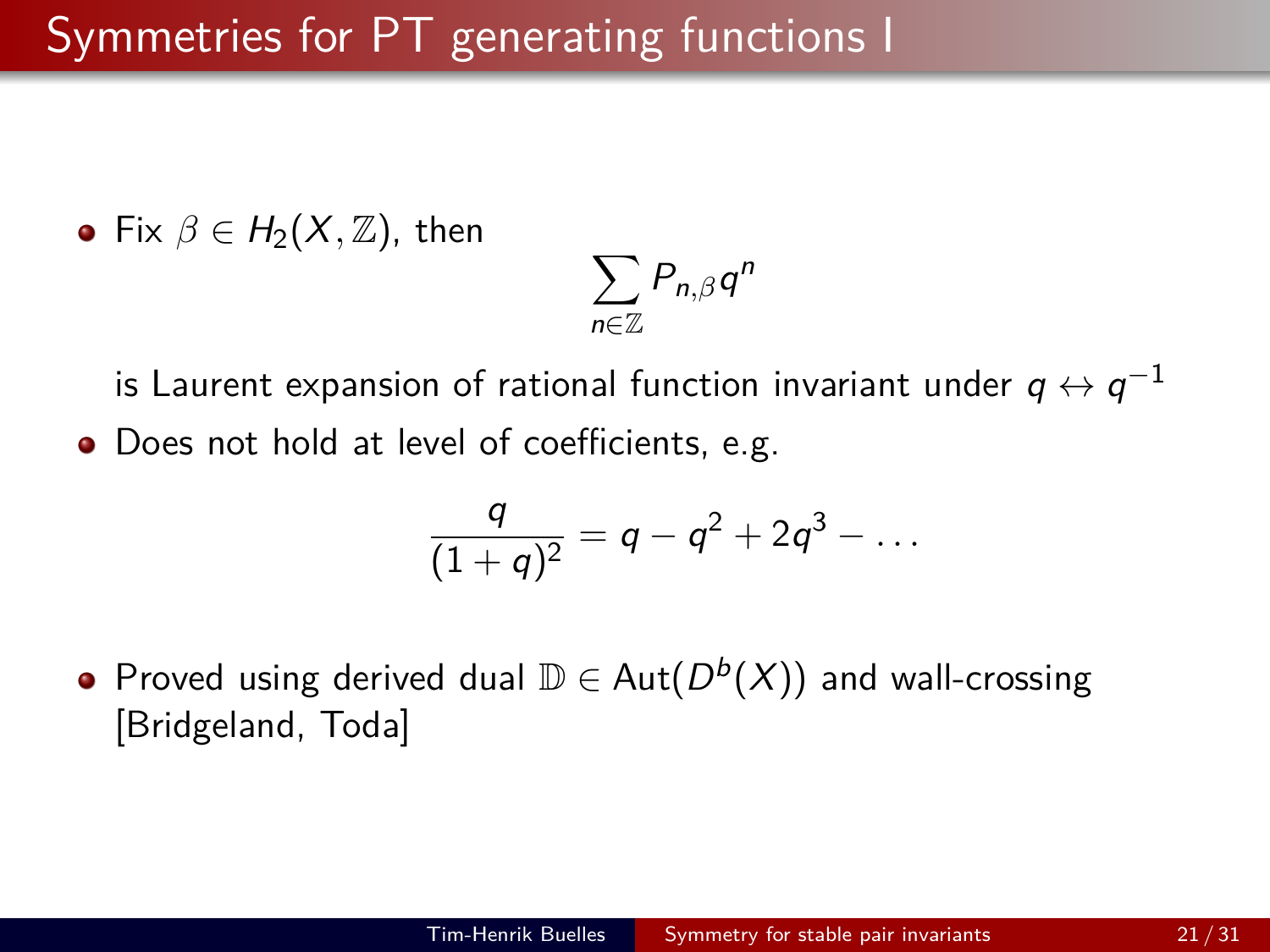- Why wall-crossing?
- $I^{\bullet}$  stable pair,  $\phi \in \operatorname{Aut}(D^b(X))$  then  $\phi(I^{\bullet})$  usually not stable pair
- But if *φ*(I ) stable for some (weak) stability condition *σ*

*σ*-stability ---------------- stable pair stability wall-crossing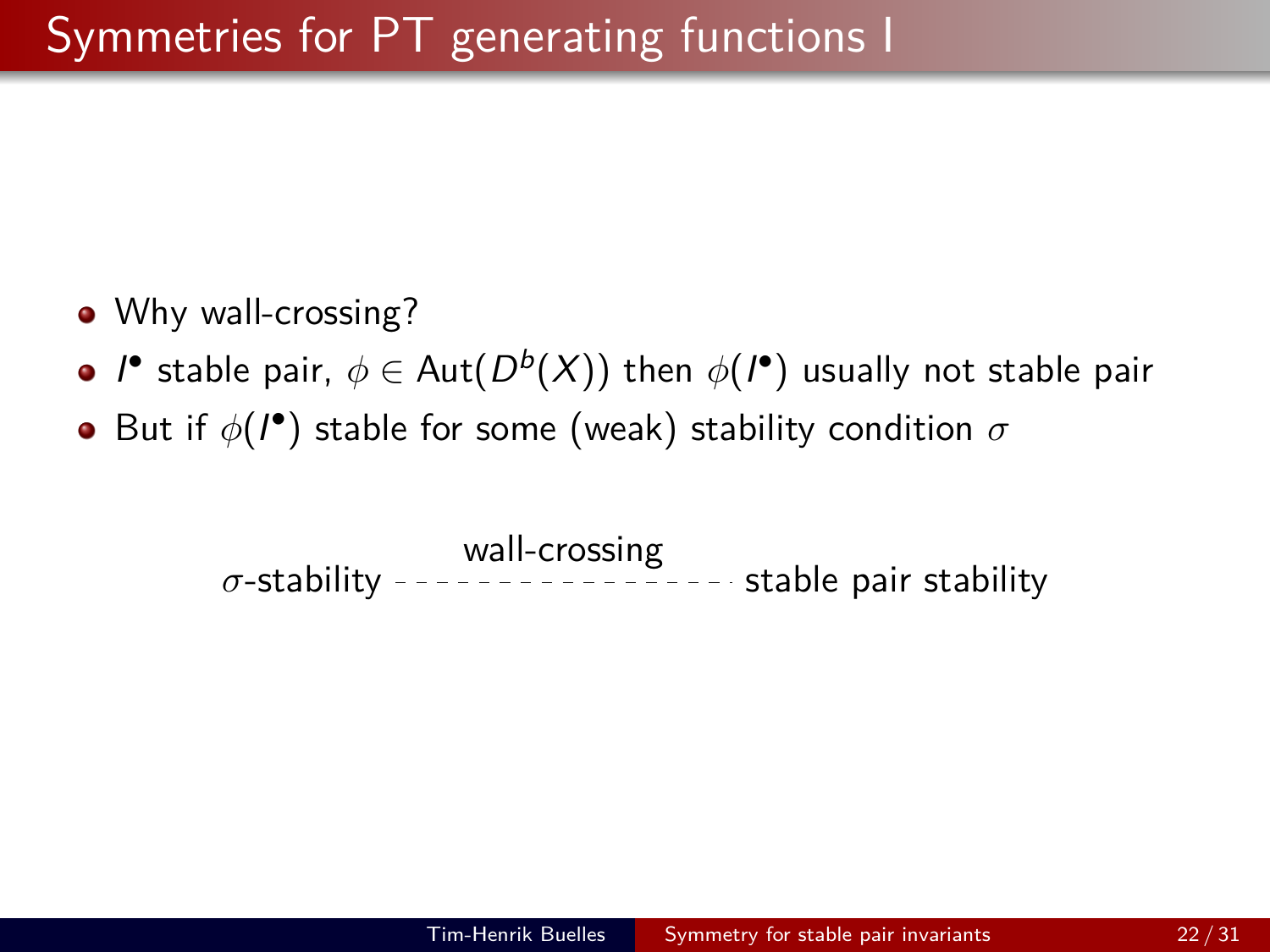Fix  $H \in H_2(\mathbb{P}^1 \times \mathbb{P}^1, \mathbb{Z})$ , then

$$
Z_H(q,t) = \frac{PT_H(q,t)}{PT_0(q,t)}
$$

should satisfy elliptic transformation law for all  $\lambda \in \mathbb{Z}$ 

$$
Z_H(qt^{\lambda},t)=t^{-(\ell-1)\lambda^2}q^{-2(\ell-1)\lambda}Z_H(q,t)
$$

as function in  $\mathbb{Q}(q)[[t]]$ , not on level of coefficients

 $\bullet$  [Oberdieck–Shen] for H irreducible using Poincaré sheaf Fourier–Mukai transform  $\phi_{\mathcal{P}} \in \operatorname{\mathsf{Aut}}\nolimits(D^b(X))$  and wall-crossing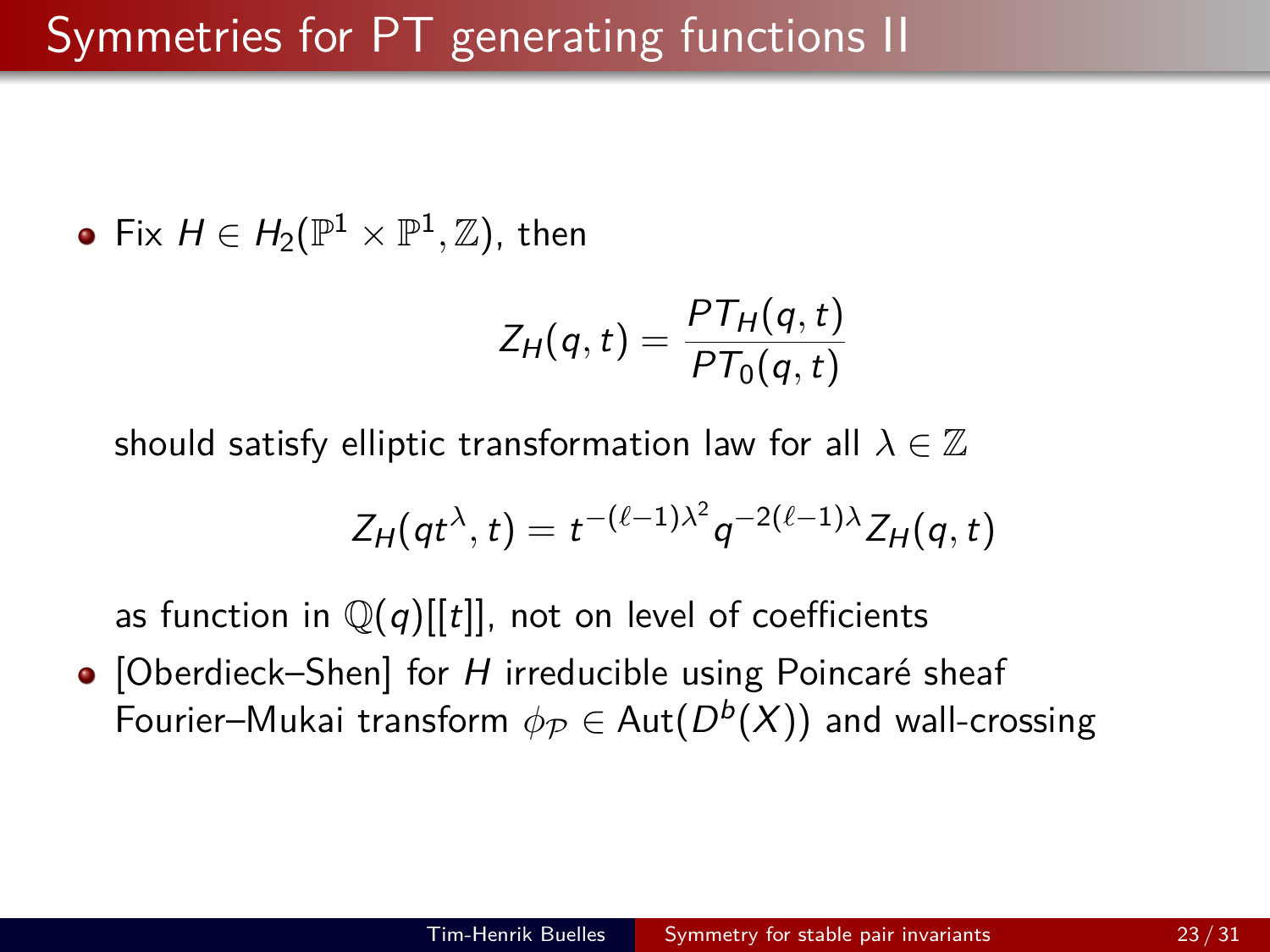- Goal: connect  $n_{\mathcal{g},(h,i,j)} \sim n_{\mathcal{g},(h,h-i-2j,j)}$  to derived equivalence
- Note that  $D \cdot \beta_{(h,i,j)} = h 2i 2j$  since  $\mathcal{N}_{D/X} = \omega_D$ , thus equivalently

$$
n_{g,\beta} \sim n_{g,\beta+(D\cdot\beta)B_2}
$$

Consider  $\mathcal{O}_D(0,-1)\in D^b(X)$  and curve  $C\subset X$  of class  $\beta$ , then

$$
\sum (-1)^{i} \text{Ext}^{i}(\mathcal{O}_{D}(0, -1), \mathcal{I}_{C}) = D \cdot \beta
$$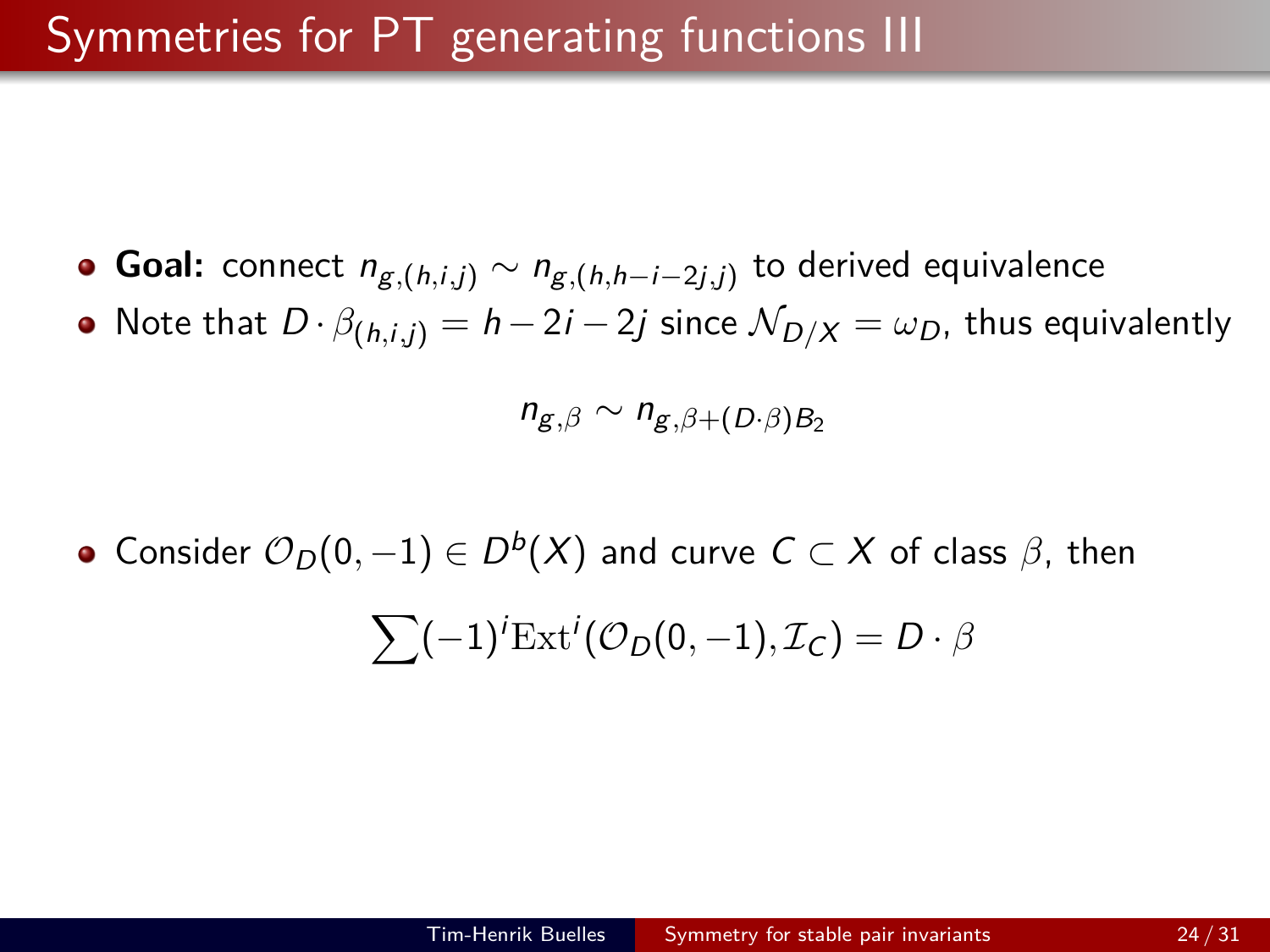### Symmetries for PT generating functions III

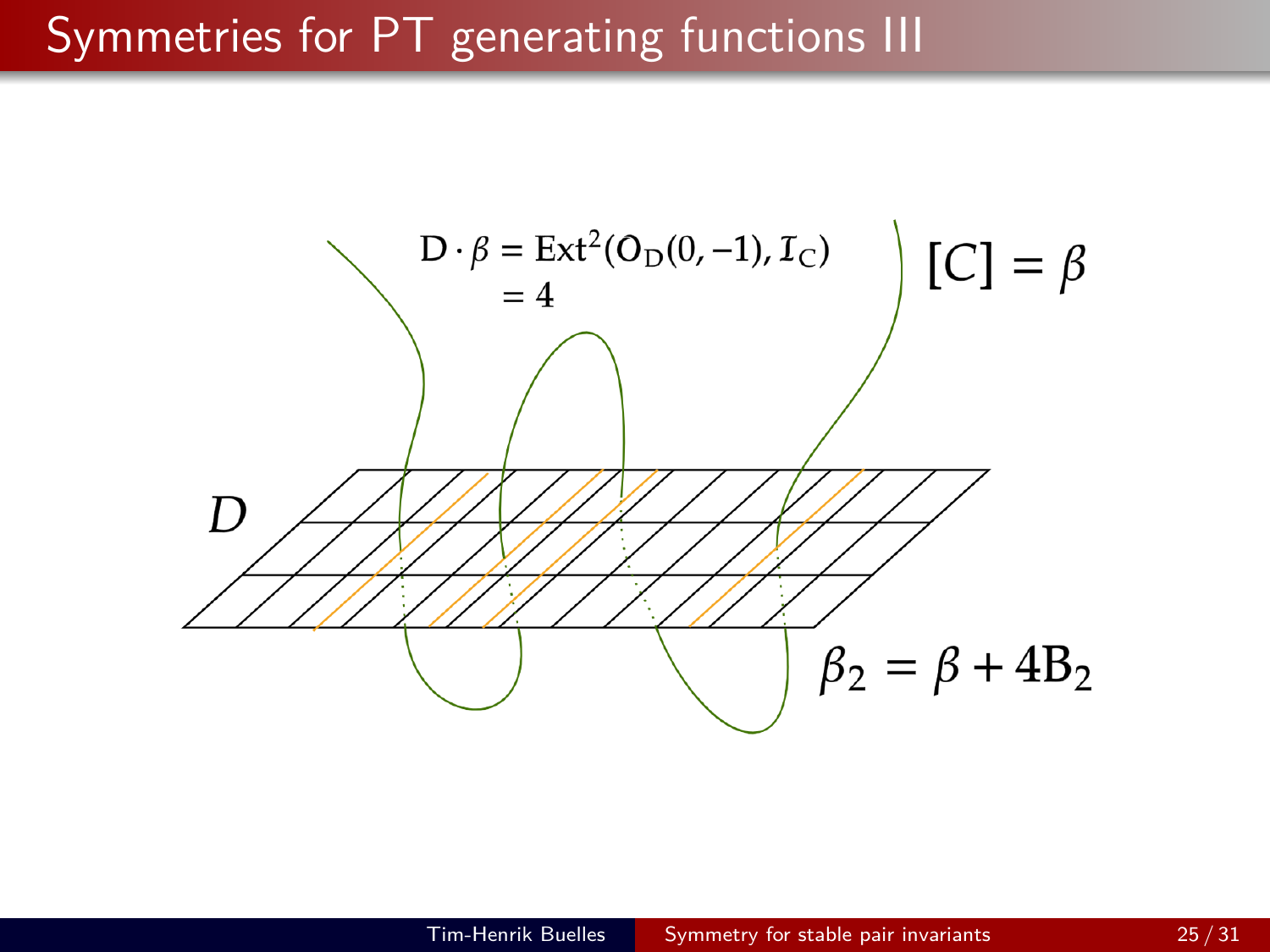- More generally, for  $\mathcal{E} \in D^b(X)$  define  $\mathcal{\overline{E}}$  by exact triangle  $\bigoplus \operatorname{Ext}^i(\mathcal{O}_D(0,-1), \mathcal{E}) \otimes \mathcal{O}_D(0,-1)[-i] \rightarrow \mathcal{E} \rightarrow \widetilde{\mathcal{E}}$
- This defines equivalence "Seidel–Thomas spherical twist"

$$
\mathrm{ST}_{\mathcal{O}_D(0,-1)}=\widetilde{(-)}\in \text{Aut}(D^b(X))
$$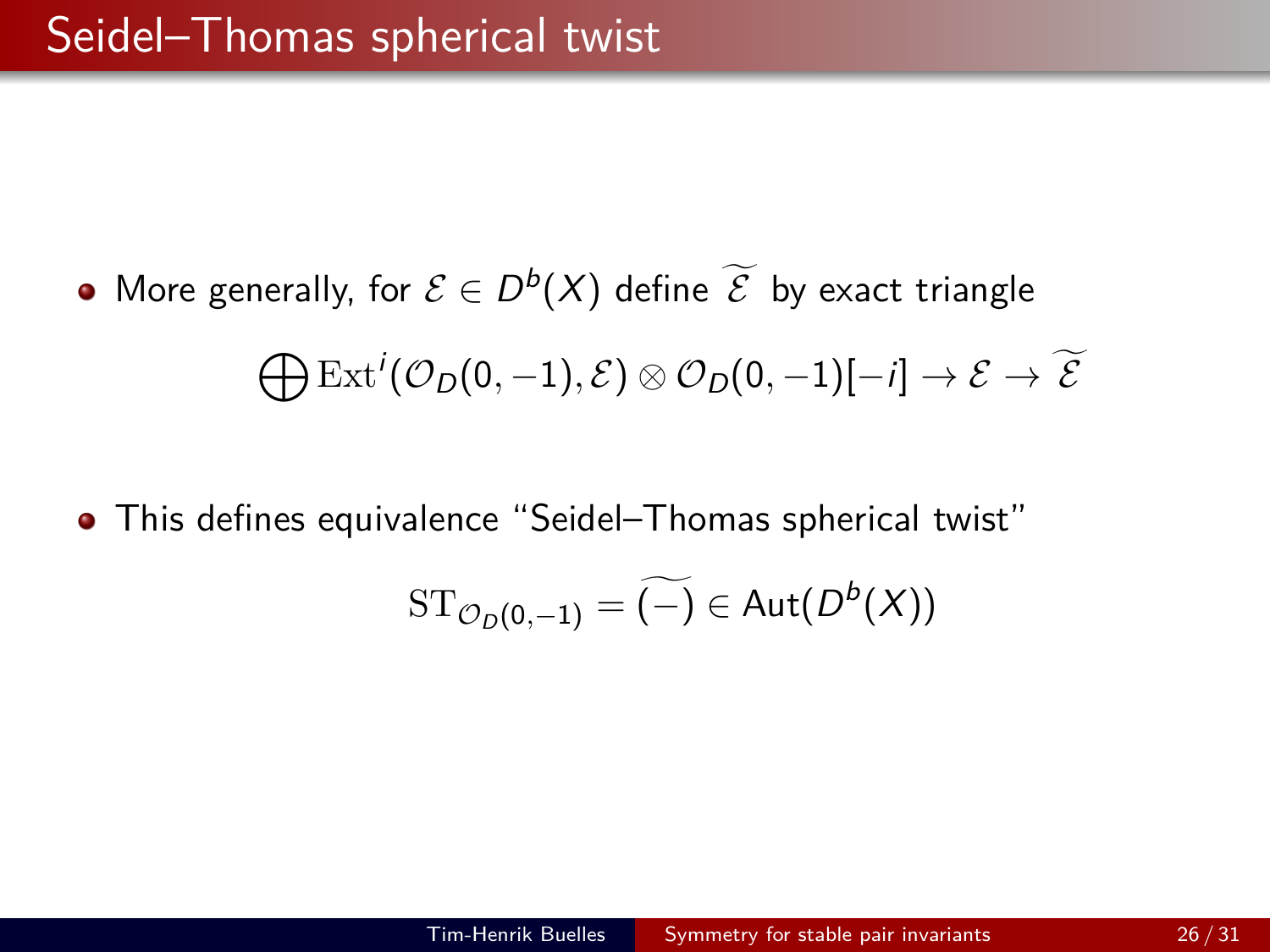- Let  $\beta \in H_2(X, \mathbb{Z})$ ,  $\beta_2 = \beta + (D \cdot \beta)B_2$  and  $I^{\bullet} = [\mathcal{O}_X \rightarrow F]$  stable pair with  $ch(I^{\bullet}) = (1, 0, -\beta_2, -n)$
- Let  $Coh_{\leq 1}(X)$  be sheaves on X with support of dimension  $\leq 1$  then

$$
\textbf{1}^{\bullet} \in \bigg\langle \mathcal{O}_X , \mathrm{Coh}_{\leq 1}(X)[-1] \bigg\rangle_{\text{tr}}
$$

with exact triangle

$$
\digamma[-1]\to\textit{I}^\bullet\to\mathcal{O}_X
$$

Note:  $H^*(\mathbb{P}^1 \times \mathbb{P}^1, \mathcal{O}_{\mathbb{P}^1 \times \mathbb{P}^1}(-2,-1)) = 0$  implies  $\widetilde{\mathcal{O}_X} = \mathcal{O}_X$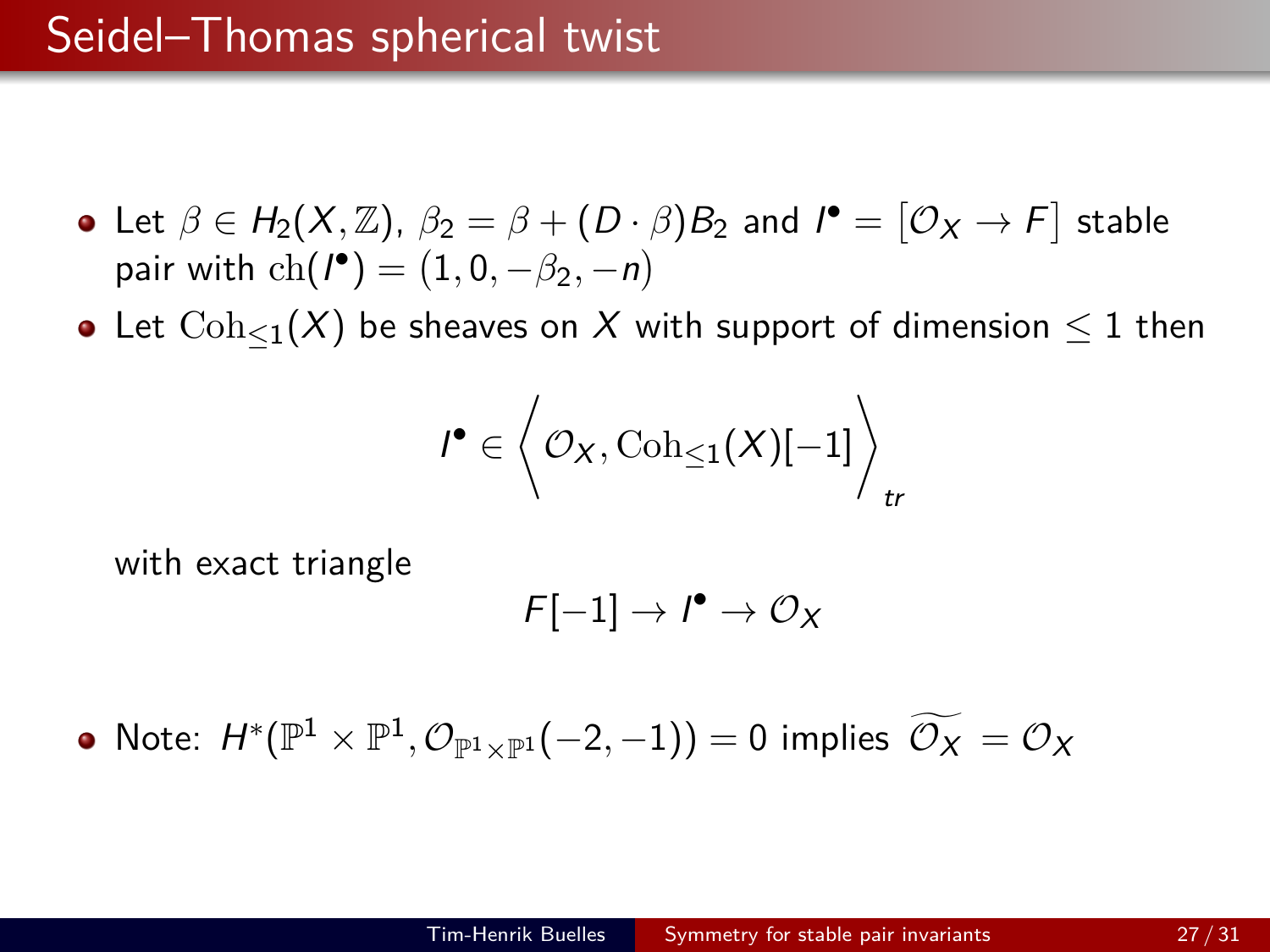• Thus, there is exact triangle

$$
\widetilde{F[-1]} \to \widetilde{I^{\bullet}} \to \mathcal{O}_X
$$

Let  $\mathrm{Coh}^D_{\leq 1}(X)$  be sheaves on  $X$  with support of dimension  $\leq 1$ outside D and

$$
\mathcal{D}_X = \left\langle \mathcal{O}_X, D^b(\mathrm{Coh}^D_{\leq 1}(X)) \right\rangle_{tr}
$$
  
then  $\widetilde{I^{\bullet}} \in \mathcal{D}_X$  with ch $(\widetilde{I^{\bullet}}) = (1, (D \cdot \beta)D, -\beta, -n + \frac{D \cdot \beta}{3})$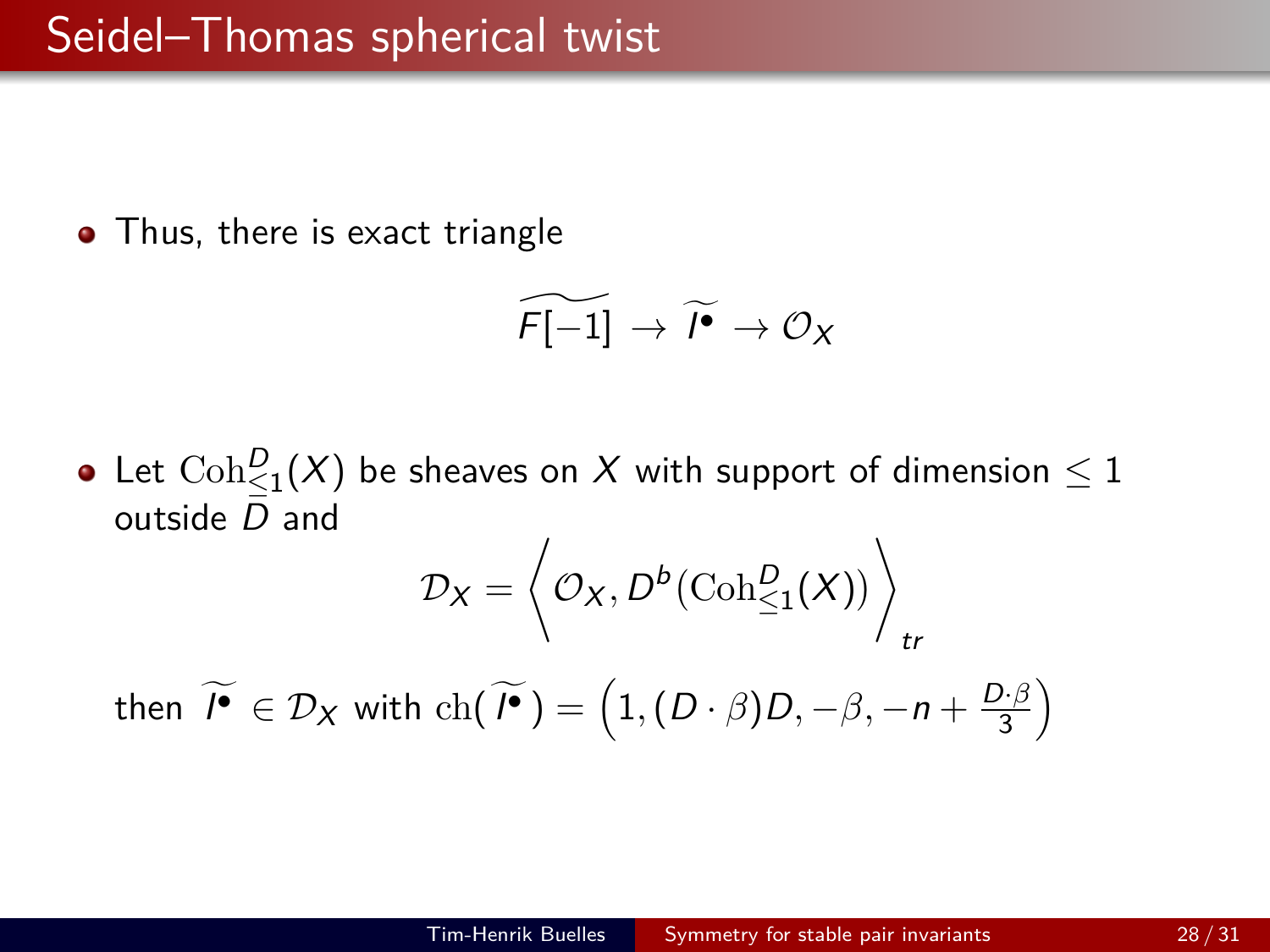- Attempt to relate images  $I^{\bullet}$  to stable pairs via wall-crossing
- $\beta \in H_2(X, \mathbb{Z})$ ,  $m = D \cdot \beta$  and  $\beta_2 = \beta + mB_2$
- Let  $\gamma = (1, mD, -\beta, -n + \frac{m}{3})$  $\frac{m}{3}) = \mathrm{ch}(\widetilde{\mathit{I}^{\bullet}_{n,\beta_{2}}})$ , then

$$
\gamma = \mathrm{ch}\left(I_{n',\beta'}^{\bullet} \otimes \mathcal{O}_X(mD)\right)
$$

where *I*•, β, stable pair with

$$
\beta' = \beta - m^2(B_2 + B_3), \quad n' = n - m^2 - \frac{m}{3}(8m^2 + 1)
$$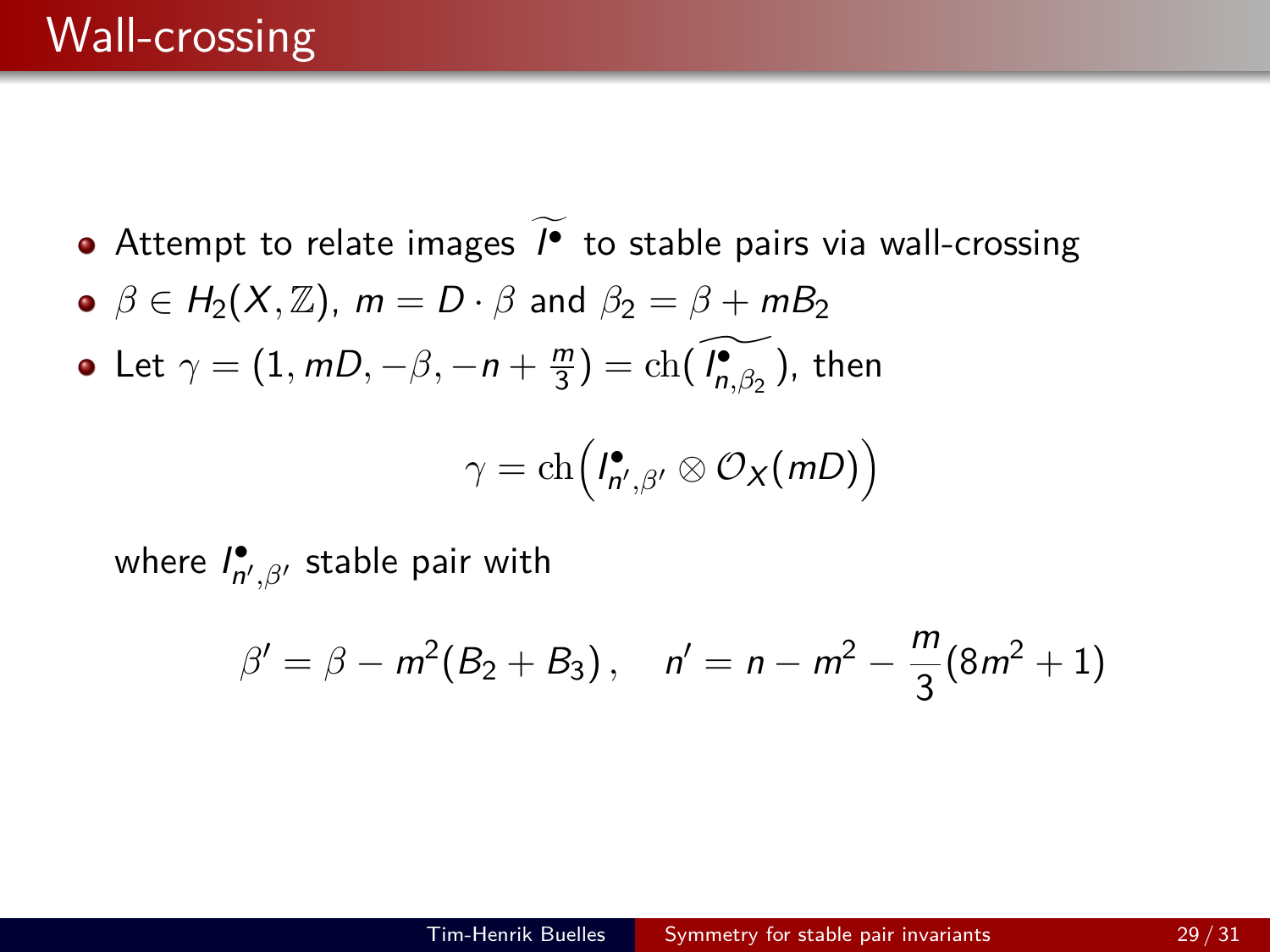Much related to work of [Toda]:

- Let  $\mathrm{Stab}_{\mathsf{F}_{\bullet}}(\mathcal{D}_X)$  space of weak stability conditions on  $\mathcal{D}_X$
- (in progress) there is a heart  $A_X$  of bounded *t*-structure on  $D_X$  and  $\textsf{path}~\{\sigma_t^{(2)}=(Z_t,\mathcal{A}_X)\}_{t\in\mathbb{R}_{\geq 0}}\subset \text{Stab}_{\Gamma_\bullet}(\mathcal{D}_X)$  such that

$$
\left(\mathcal{F} \text{ is } \sigma_{0 < t \ll 1}^{(2)} - \text{stable with ch}(\mathcal{F}) = \gamma\right) \iff \mathcal{F} \simeq \text{ST}_{\mathcal{O}_D(0, -1)}(I_{n, \beta_2}^{\bullet})
$$
\n
$$
\downarrow \downarrow
$$
\n
$$
\left(\mathcal{F} \text{ is } \sigma_{t \gg 1}^{(2)} - \text{stable with ch}(\mathcal{F}) = \gamma\right) \iff \mathcal{F} \simeq I_{n', \beta'}^{\bullet} \otimes \mathcal{O}_X(mD)
$$